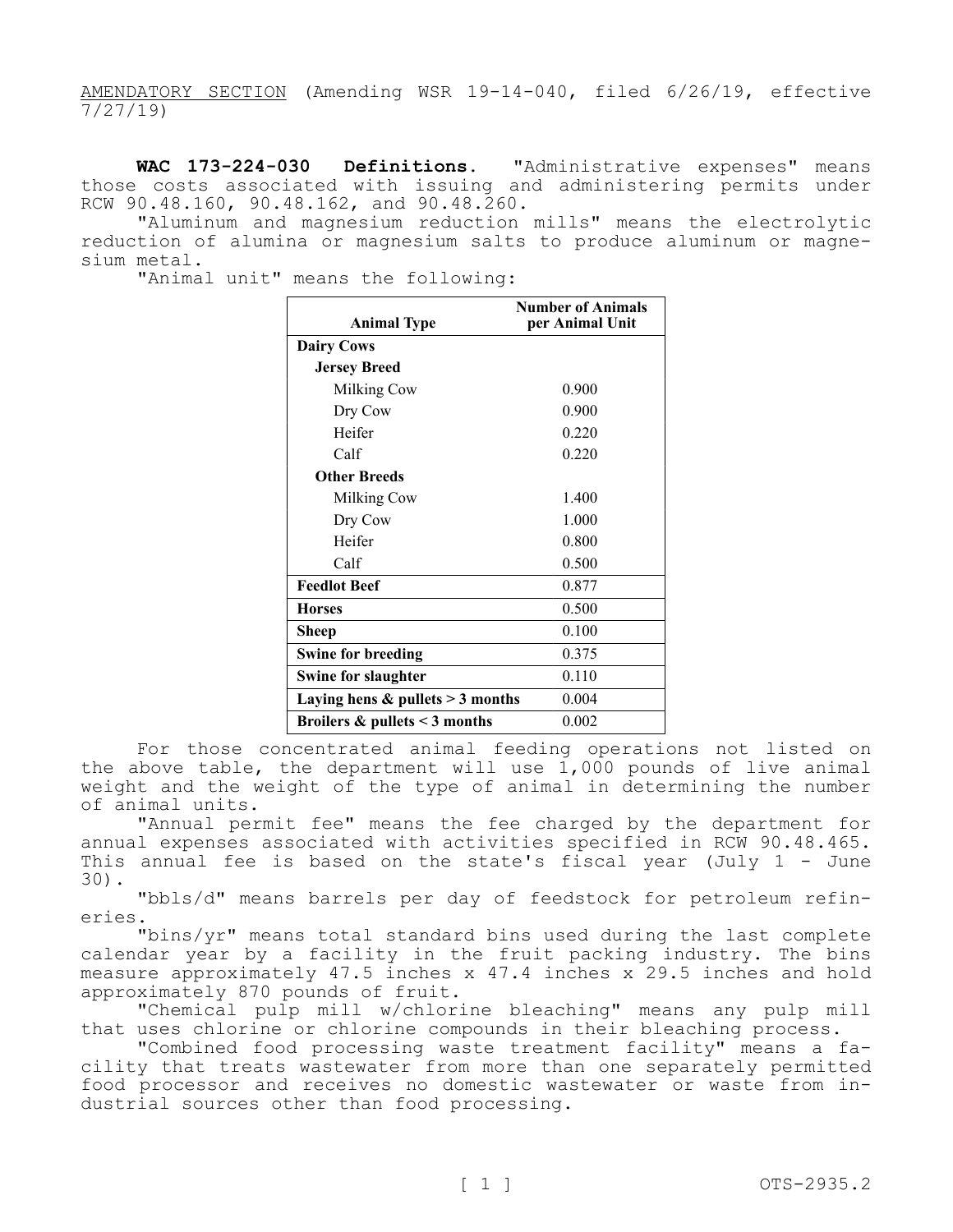"Combined industrial waste treatment" means a facility which treats wastewater from more than one industry in any of the following categories: Inorganic chemicals, metal finishing, ore concentration, organic chemicals, or photofinishers.

"Combined sewer overflow (CSO)" means the event during which excess combined sewage flow caused by inflow is discharged from a combined sewer, rather than conveyed to the sewage treatment plant because either the capacity of the treatment plant or the combined sewer is exceeded.

"Concentrated animal feeding operation" means an "animal feeding operation" that meets the criteria in Appendix B of 40 C.F.R. 122 as presently enacted and any subsequent modifications thereto.

"Contaminants of concern" means a chemical for which an effluent limit is established (this does not include pH, flow, temperature, or other "nonchemical parameters"). Petroleum constituents are considered as one contaminant of concern even if more than one effluent limit is established (e.g., Total Petroleum Hydrocarbons and BTEX).

"Crane" means a machine used for hoisting and lifting ship hulls.

"cu. yds/yr" means the cubic yards per year for total production from a sand and gravel facility during the most recent completed calendar year.

"Department" means the department of ecology.

"Director" means the director of the department of ecology.

"Disturbed acres" means the total area which will be disturbed during all phases of the construction project or common plan of development or sale. This includes all clearing, grading, and excavating, and any other activity which disturbs the surface of the land.

"Domestic wastewater" means water carrying human wastes, including kitchen, bath, and laundry wastes from residences, buildings, industrial establishments or other places, together with any groundwater infiltration or surface waters that may be present.

"Domestic wastewater facility" means all structures, equipment, or processes required to collect, carry away, treat, reclaim or dispose of domestic wastewater together with such industrial waste as may be present.

"EPA" means the United States Environmental Protection Agency.

"Fin fish rearing and hatching" means the raising of fin fish for fisheries enhancement or sale, by means of hatcheries, net pens, or other confined fish facilities.

"Flavor extraction" means the recovery of flavors or essential oils from organic products by steam distillation.

"Food processing" means the preparation of food for human or animal consumption or the preparation of animal by-products, excluding fruit packing. This category includes, but is not limited to, fruit and vegetable processing, meat and poultry products processing, dairy products processing, beer production, rendering and animal feed production. Food processing wastewater treatment plants that treat wastes from only one separately permitted food processor must be treated as one facility for billing purposes.

"Fruit packing" means preparing fruit for wholesale or retail sale by washing and/or other processes in which the skin of the fruit is not broken and in which the interior part of the fruit does not come in direct contact with the wastewater.

"gpy" means gallons per year and is used to calculate winery production levels for the most recent completed calendar year.

"Gross revenue for business" means the gross income from Washington business activities.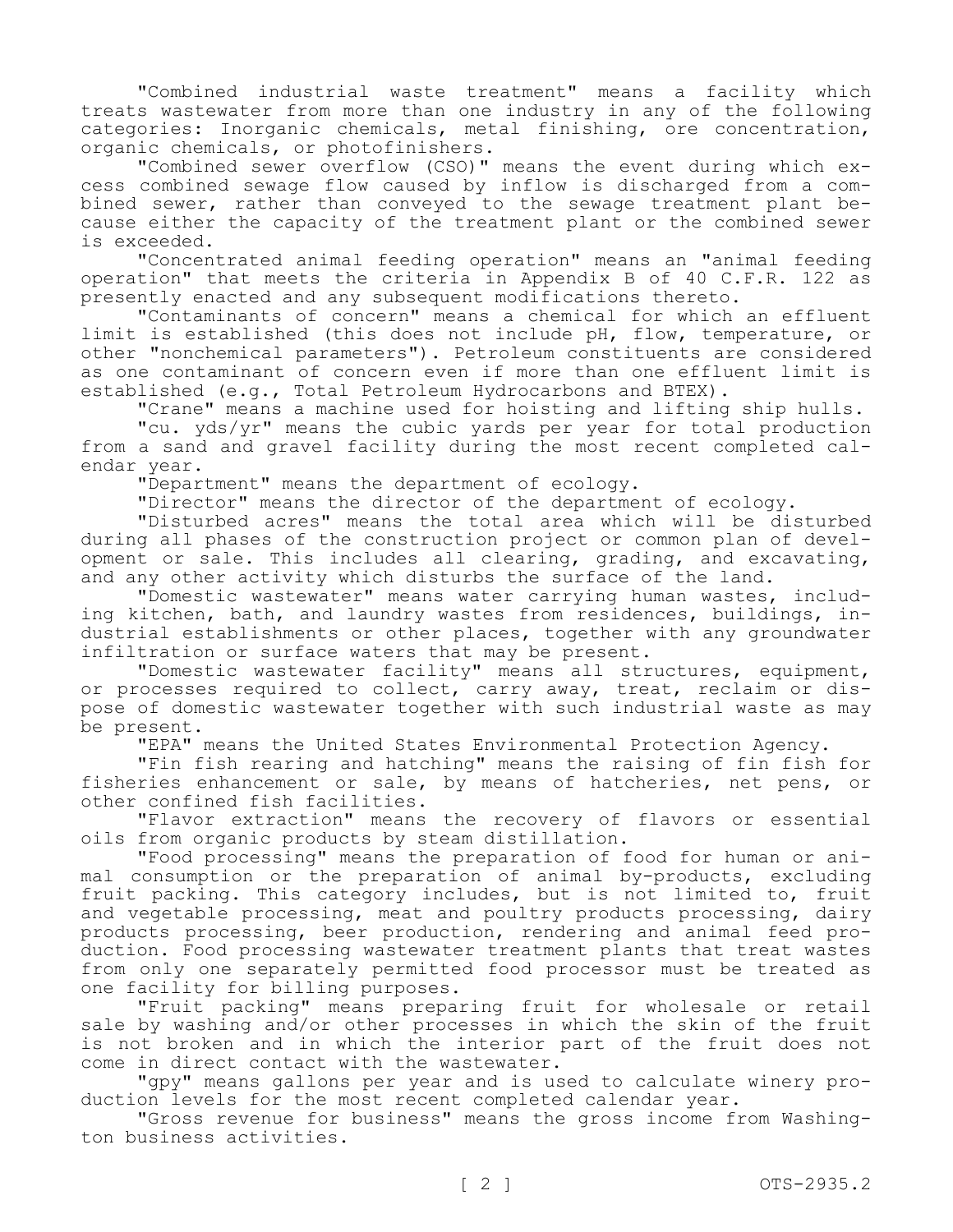"Hazardous waste clean up sites" means any facility where there has been confirmation of a release or threatened release of a hazardous substance that requires remedial action other than RCRA corrective action sites.

"Industrial facility" means any facility not included in the definition of municipal/domestic facility.

"Industrial gross revenue" means the annual amount of the sales of goods and services produced using the processes regulated by the wastewater discharge permit.

"Industrial stormwater" means a stormwater discharge from an operation required to be covered under ecology's NPDES and state waste discharge general permit for stormwater discharges associated with industrial activities or modifications to that permit or having an individual wastewater permit for stormwater only.

"Manufacturing" means making goods and articles by hand or machine into a manufactured product.

"Median household income" means the most recent available census data, updated yearly based on inflation rates as measured by the Federal Bureau of Labor Statistics and published as the Consumer Price Index.

"Metal finishing" means preparing metal surfaces by means of electroplating, electroless plating, anodizing, coating (chromating, phosphating and coloring), chemical etching and milling, and printed circuit board manufacture.

"MGD" means million gallons per day.

"Municipal/domestic facility" means a publicly owned facility treating domestic wastewater together with any industrial wastes that may be present, or a privately owned facility treating solely domestic wastewater.

"Municipal gross revenue" means gross receipts from monthly, bimonthly, and/or quarterly user charges for sewer services received from all classes of customers;

Included in these user charges are user charges and fees based on wastewater constituents' strengths and characteristics including highstrength surcharges and charges based on biochemical oxygen demand, suspended solids, oil and grease, toxicants, heavy metals, and flow, etc.

Municipal gross revenue includes charges for receipt and treatment of septic tank wastes, holding tank wastes, chemical toilet wastes, etc.

Municipal gross revenue includes all amounts received from other municipalities for sewage interception, treatment, collection, or disposal.

Gross revenue excludes:

Amounts derived by municipalities directly from taxes levied for the support or maintenance of sewer services.

Late charges, penalties for nontimely payment by customers, interest on late payments, and all other penalties and fines.

Permit fees and compliance monitoring fees for wastewater discharge permits issued by municipalities with local pretreatment programs. Permit fees which are charged to cover the cost of providing sewer service are not excluded from municipal gross revenue.

Receipts by a municipality of special assessments or installments thereof and interests and penalties thereon, and charges in lieu of assessments.

Connection charges.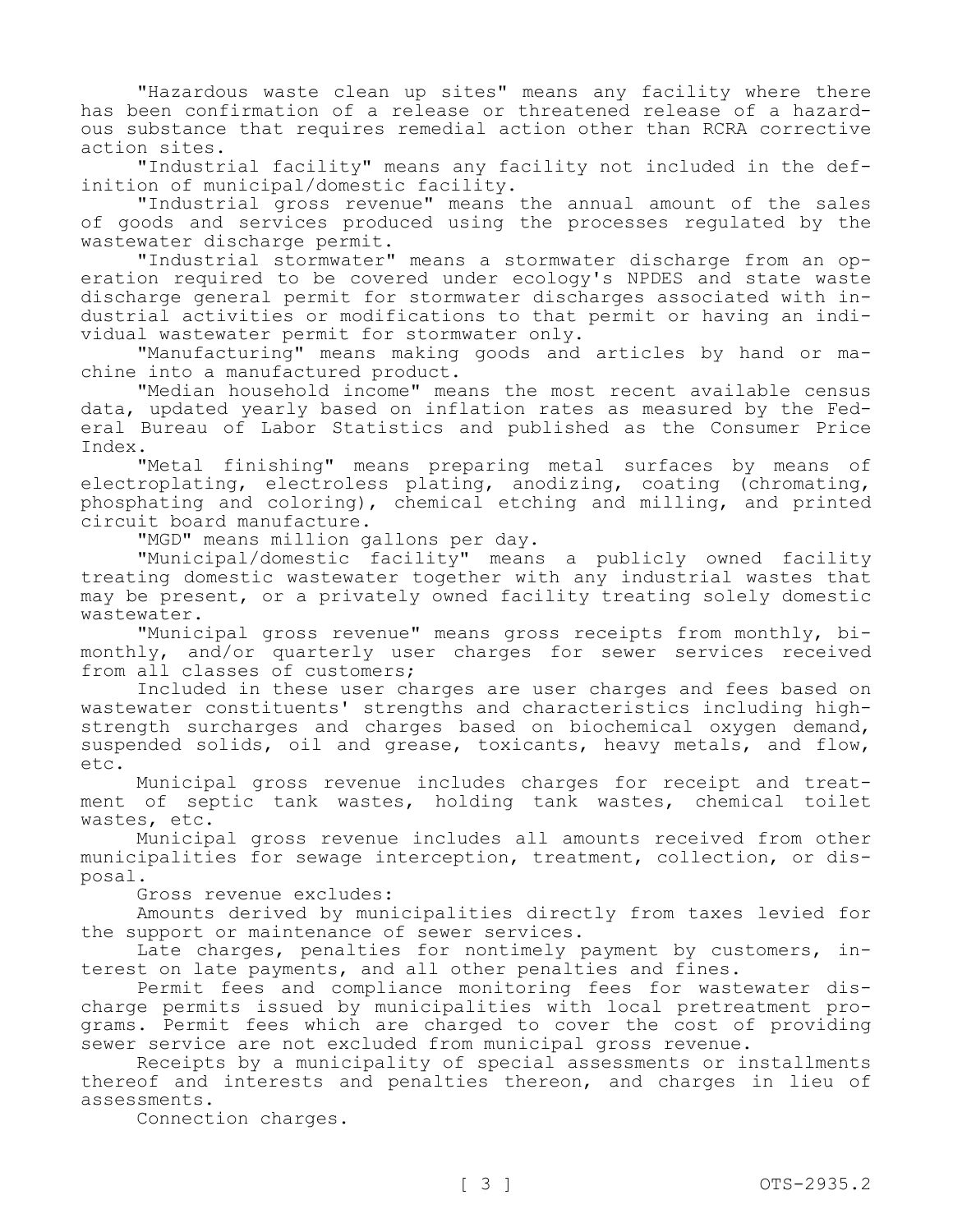Revenues from sales of by-products such as sludge, processed wastewater, etc.

"Municipality" means a city, town, county, district, association, or other public body created by or in accordance with state law and that has jurisdiction over disposal of sewage, industrial wastes, or other wastes, or an Indian tribe or an authorized Indian tribal organization, or a designated and approved management agency under 33 U.S.C. Sec. 1288. State government agencies are not included in this definition.

"Noncontact cooling water with additives" means water used for cooling that does not come into direct contact with any raw materials, intermediate product, waste product or finished product, but which may contain chemicals or additives added by the permittee to control corrosion or fouling of the cooling system.

"Noncontact cooling water without additives" means water used for cooling that does not come into direct contact with any raw material, intermediate product, waste product or finished product, and which does not contain chemicals added by the permittee. The noncontact cooling water fee without additives category applies to those facilities which discharge only noncontact cooling water and which have no other wastewater discharges required to be permitted under RCW 90.48.160, 90.48.162, and 90.48.260.

"Nonferrous metals forming" means manufacturing semifinished products from pure metal or metal alloys other than iron or steel or of metals not otherwise classified in WAC 173-224-040(2).

"Nonoperating sand and gravel site" means a location where previous mining or processing has occurred; that has not been fully reclaimed; that conducts mining or processing fewer than ninety days per year, and that may include stockpiles of raw materials or finished products. The permittee may add or withdraw raw materials or finished products from the stockpiles for transportation off-site for processing, use, or sale and still be considered a nonoperating site.

"NPDES permit" means a National Pollutant Discharge Elimination System permit issued by the department under Section 402 of the federal Clean Water Act and RCW 90.48.260.

"Person" means any political subdivision, government agency, municipality, industry, public or private corporation, partnership, association, firm, individual, or any other entity whatever.

"Portable facility" means a facility that is designed for mobility and is moved from site to site for short term operations. A portable facility applies only to an asphalt batch plant, portable concrete batch plant and portable rock crusher.

"RCRA" means Resource Conservation Recovery Act clean up sites required to have a wastewater discharge permit resulting from a corrective action under relevant federal authorities or under chapters ((70.105 and 70.105D)) 70A.300 and 70A.305 RCW including chapters 173-303 and 173-340 WAC, and are not subject to cost recovery.

"Residential equivalent" means a single-family residence or a unit of sewer service that yields an amount of gross revenue equal to the annual user charge for a single-family residence. In cases where the permit holder does not maintain data on gross revenue, user charges, and/or the number of single-family residences that it serves, "residential equivalent" means an influent flow of two hundred fifty gallons per day.

"Sand and gravel" means mining or quarrying sand, gravel, or rock, or producing concrete, asphalt, or a combination thereof.

"Seafood processing" means: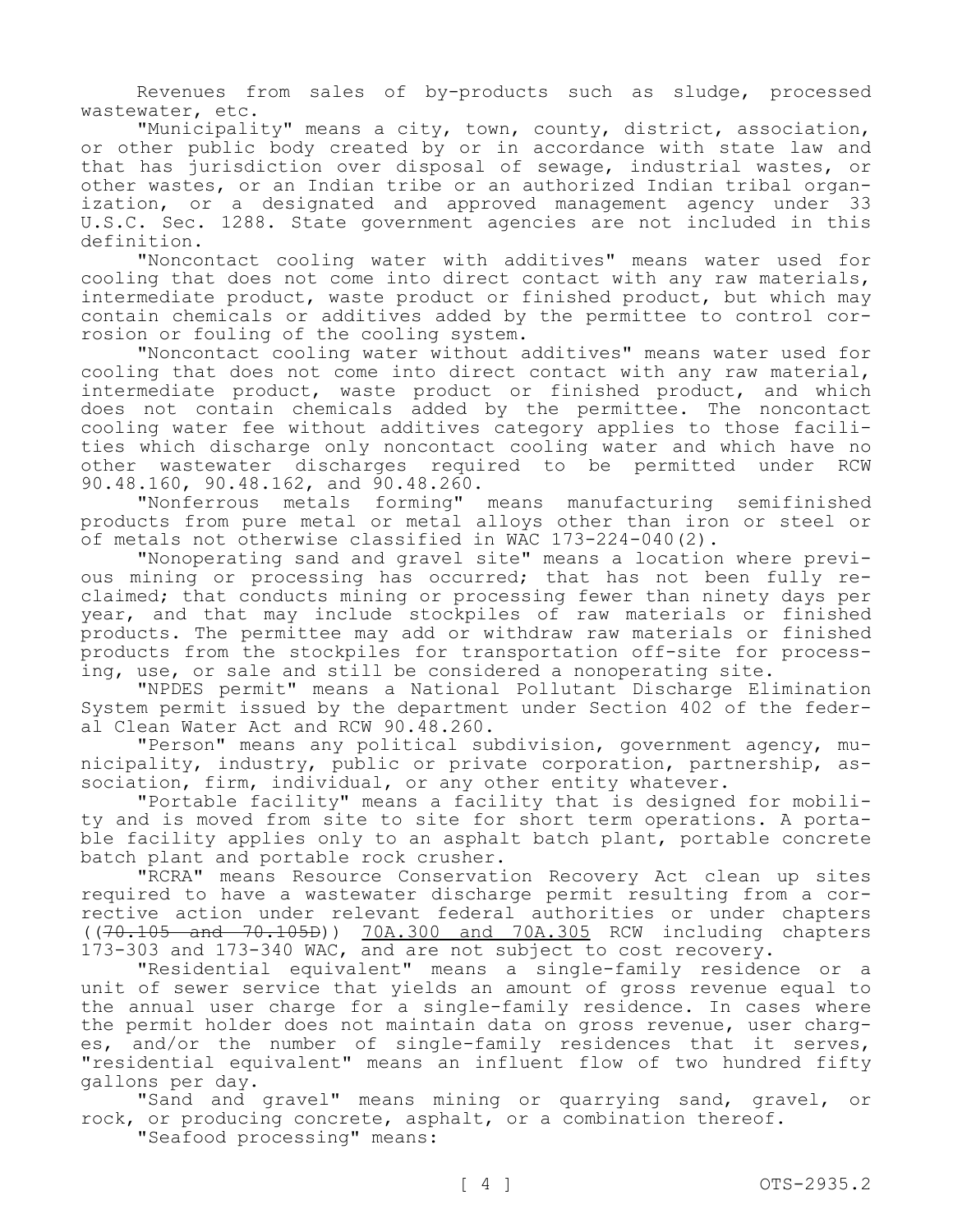(a) Preparing fresh, cooked, canned, smoked, preserved, or frozen seafoods, including marine and freshwater animals (fish, shellfish, crustaceans, etc.) and plants, for human or animal consumption; or

(b) Washing, shucking, and/or packaging of mollusks or crustaceans.

"Sewer service" means receiving sewage deposited into and transported by a system of sewers, drains, and pipes to a common point, or points, for disposal or for transfer to treatment for disposal, and activities involving the interception, transfer, storage, treatment, and/or disposal of sewage, or any of these activities.

"State waste discharge permit" means a permit required under RCW 90.48.160 or 90.48.162.

"Stormwater" means precipitation that flows from an industrial operation or construction activity discharging stormwater runoff as defined in 40 C.F.R. 122.26 (b)(14) or facilities that are permitted as a significant contributor of pollutants as allowed in the federal Clean Water Act at Section 402 (p)(2)(E).

"Tons/yr." means the total production from an asphalt production facility in tons during the most recent completed calendar year.

"Vegetable/bulb washing" means washing, packing, and/or shipping fresh vegetables and bulbs when there is no cooking or cutting of the product before packing.

AMENDATORY SECTION (Amending WSR 19-14-040, filed 6/26/19, effective 7/27/19)

**WAC 173-224-040 Permit fee schedule.** (1) Application fee. In addition to the annual fee, first time applicants (except those applying for coverage under a general permit) will pay a one time application fee of twenty-five percent of the annual permit fee, or \$250.00, whichever is greater. An application fee is assessed for RCRA sites regardless of whether a new permit is issued or an existing permit for other than the discharge resulting from the RCRA corrective action, is modified.

(2) ((<del>Industrial facility categories.</del>)) INDUSTRIAL FACILITY CATEGORIES.

|                | <b>INDUSTRIAL FACILITY CATEGORIES</b>                  | $FY$ ((2020)) 2022<br><b>ANNUAL</b><br><b>PERMIT FEE</b> | $FY$ ((2021)) 2023<br><b>ANNUAL</b><br><b>PERMIT FEE</b><br>& BEYOND |
|----------------|--------------------------------------------------------|----------------------------------------------------------|----------------------------------------------------------------------|
|                | <b>Aluminum Alloys</b>                                 | $((\$21,768.00))$<br>\$22,950.00                         | \$22,950.00                                                          |
|                | Aluminum and Magnesium Reduction Mills                 |                                                          |                                                                      |
| a.             | <b>NPDES</b> Permit                                    | 115,785.00                                               | 115,785.00                                                           |
| b.             | <b>State Permit</b>                                    | 57,895.00                                                | 57,895.00                                                            |
|                | Aluminum Forming                                       | ((65,304.00))<br>68,850.00                               | 68,850.00                                                            |
| Aquaculture    |                                                        |                                                          |                                                                      |
| a.             | Finfish hatching and rearing - Individual Permit       | 5,889.00                                                 | 5,889.00                                                             |
| b.             | Finfish hatching and rearing - General Permit Coverage | 4,125.00                                                 | 4,125.00                                                             |
| $\mathbf{c}$ . | Shellfish hatching                                     | 223.00                                                   | 223.00                                                               |
|                | Aquatic Pest Control                                   |                                                          |                                                                      |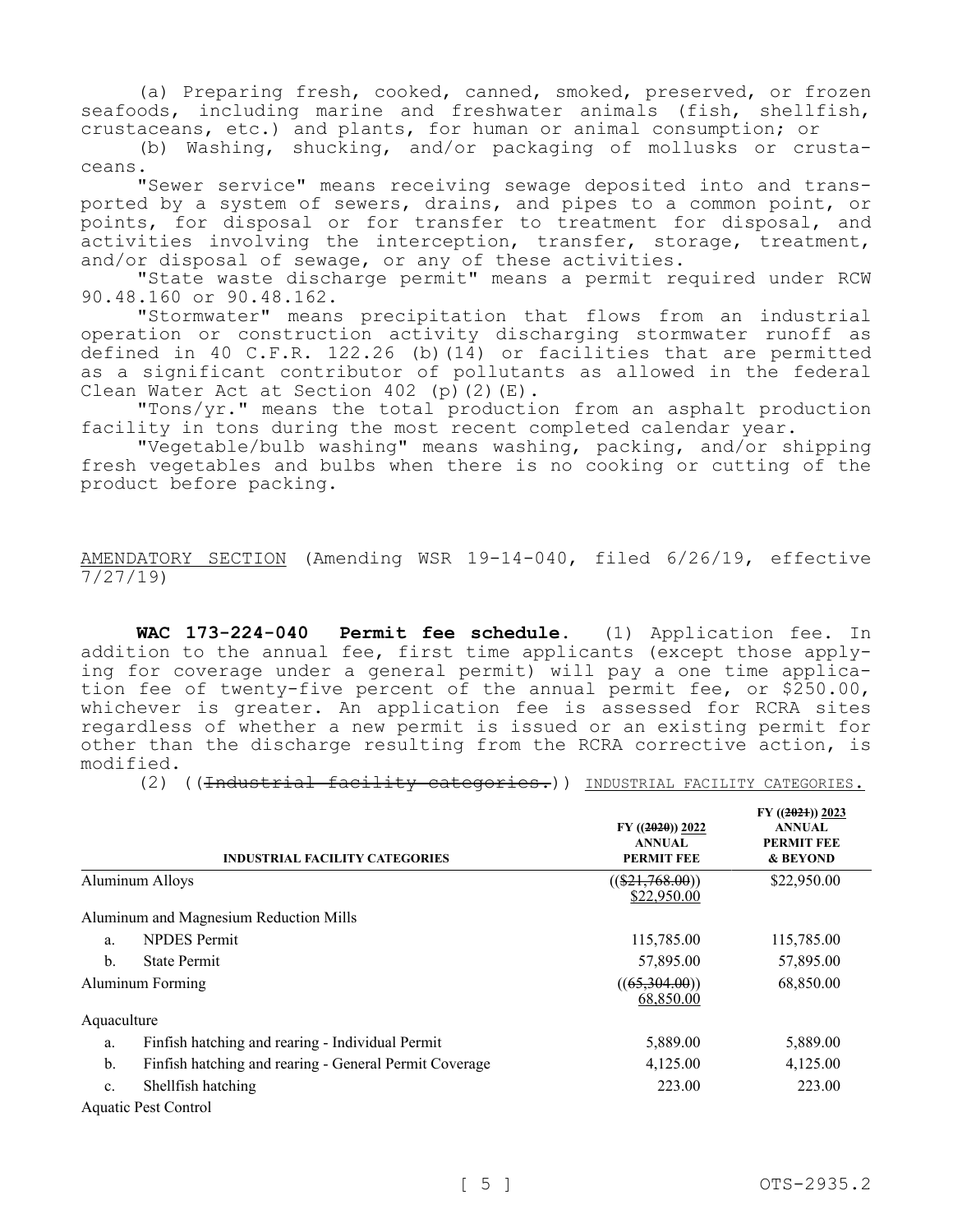|    | <b>INDUSTRIAL FACILITY CATEGORIES</b>               | $FY$ ((2020)) 2022<br><b>ANNUAL</b><br><b>PERMIT FEE</b> | FY $((2021))$ 2023<br><b>ANNUAL</b><br><b>PERMIT FEE</b><br>& BEYOND |
|----|-----------------------------------------------------|----------------------------------------------------------|----------------------------------------------------------------------|
|    | <b>Irrigation Districts</b>                         |                                                          | 682.00                                                               |
| a. |                                                     | ((647.00))<br>682.00                                     |                                                                      |
| b. | <b>Mosquito Control Districts</b>                   | ((647.00))<br>682.00                                     | 682.00                                                               |
| c. | Invasive Moth Control                               | ((647.00))<br>682.00                                     | 682.00                                                               |
| d. | Aquatic Species Control & Eradication               | ((647.00))<br>682.00                                     | 682.00                                                               |
| e. | <b>Oyster Growers</b>                               | ((647.00))<br>682.00                                     | 682.00                                                               |
| f. | Rotenone Control                                    | ((647.00))<br>682.00                                     | 682.00                                                               |
|    | Boat Yards - Individual Permit Coverage             |                                                          |                                                                      |
| a. | With stormwater only discharge                      | ((558.00))<br>588.00                                     | 588.00                                                               |
| b. | All others                                          | ((1,113.00))<br>1,173.00                                 | 1,173.00                                                             |
|    | Boat Yards - General Permit Coverage                |                                                          |                                                                      |
| a. | With stormwater only discharge                      | ((509.00))<br>537.00                                     | 537.00                                                               |
| b. | All others                                          | ((1,031.00))<br>1,087.00                                 | 1,087.00                                                             |
|    | <b>Bridge Washing</b>                               |                                                          |                                                                      |
| a. | Single-site Permit                                  | ((3,839.00))<br>4,047.00                                 | 4,047.00                                                             |
| b. | WSDOT Annual Fee                                    | ((12,757.00))<br>13,450.00                               | 13,450.00                                                            |
|    | Coal Mining and Preparation                         |                                                          |                                                                      |
| a. | $< 200,000$ tons per year                           | ((8,702.00))<br>9,175.00                                 | 9,175.00                                                             |
| b. | $200,000 - 500,000$ tons per year                   | ((19,593.00))<br>20,657.00                               | 20,657.00                                                            |
| c. | $500,000 - 1,000,000$ tons per year                 | ((34,827.00))<br>36,718.00                               | 36,718.00                                                            |
| d. | 1,000,000 tons per year and greater                 | ((65,304.00))<br>68,850.00                               | 68,850.00                                                            |
|    | <b>Combined Industrial Waste Treatment</b>          |                                                          |                                                                      |
| a. | $< 10,000$ gpd                                      | 3,972.00                                                 | 3,972.00                                                             |
| b. | $10,000 - 50,000$ gpd                               | 9,816.00                                                 | 9,816.00                                                             |
| c. | 50,000 - < 100,000 gpd                              | 19,636.00                                                | 19,636.00                                                            |
| d. | $100,000 - 500,000$ gpd                             | 39,266.00                                                | 39,266.00                                                            |
| e. | 500,000 gpd and greater                             | 58,901.00                                                | 58,901.00                                                            |
|    | Combined Food Processing Waste Treatment Facilities | 18,797.00                                                | 18,797.00                                                            |
|    | Combined Sewer Overflow System                      |                                                          |                                                                      |
| a. | $< 50$ acres                                        | 3,927.00                                                 | 3,927.00                                                             |
| b. | $50 - 100$ acres                                    | 9,816.00                                                 | 9,816.00                                                             |
| c. | $100 - 500$ acres                                   | 11,783.00                                                | 11,783.00                                                            |
| d. | 500 acres and greater                               | 15,704.00                                                | 15,704.00                                                            |
|    | Commercial Laundry                                  | ((526.00))<br>555.00                                     | 555.00                                                               |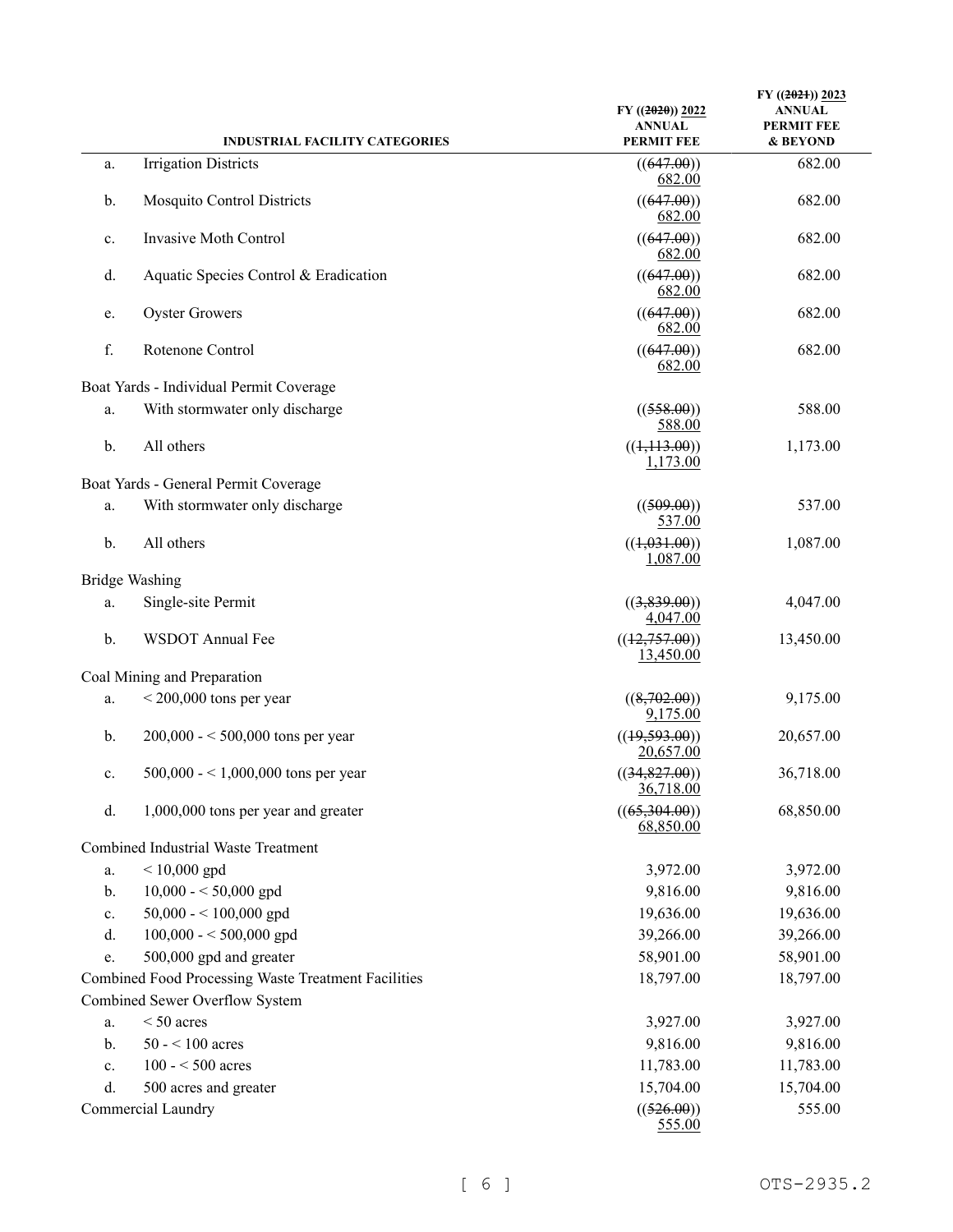|                      | <b>INDUSTRIAL FACILITY CATEGORIES</b>                                                                                                                                                  | $FY$ ((2020)) 2022<br><b>ANNUAL</b><br><b>PERMIT FEE</b> | $FY$ ((2021)) 2023<br><b>ANNUAL</b><br><b>PERMIT FEE</b><br>& BEYOND |
|----------------------|----------------------------------------------------------------------------------------------------------------------------------------------------------------------------------------|----------------------------------------------------------|----------------------------------------------------------------------|
|                      | Concentrated Animal Feeding Operation                                                                                                                                                  |                                                          |                                                                      |
| a.                   | Nondairy CAFOs                                                                                                                                                                         |                                                          |                                                                      |
|                      | $1. < 200$ Animal Units                                                                                                                                                                | ((292.00))<br>308.00                                     | 308.00                                                               |
|                      | $((\frac{1}{2})$ 2. 200 - < 400 Animal Units                                                                                                                                           | ((732.00))<br>772.00                                     | 772.00                                                               |
|                      | $((e))$ 3. 400 - < 600 Animal Units                                                                                                                                                    | ((1,466.00))<br>1,546.00                                 | 1,546.00                                                             |
|                      | $((d))$ 4. 600 - < 800 Animal Units                                                                                                                                                    | ((2,198.00))<br>2,317.00                                 | 2,317.00                                                             |
|                      | $((e))$ 5. 800 Animal Units and greater                                                                                                                                                | ((2,935.00))<br>3,094.00                                 | 3,094.00                                                             |
| <u>b.</u>            | ((Dairies)) Dairy CAFOs \$.50 per Animal Unit for FY 2022, FY 2023<br>and beyond, not to exceed $((1,969.00 \text{ for FY } 2020 \text{ and}))$ \$2,076.00<br>((for FY 2021 & beyond)) |                                                          |                                                                      |
|                      | Facilities Not Otherwise Classified - Individual Permit Coverage                                                                                                                       |                                                          |                                                                      |
| a.                   | $< 1,000$ gpd                                                                                                                                                                          | 1,963.00                                                 | 1,963.00                                                             |
| b.                   | $1,000 - 10,000$ gpd                                                                                                                                                                   | 3,927.00                                                 | 3,927.00                                                             |
| c.                   | $10,000 - 50,000$ gpd                                                                                                                                                                  | 9,817.00                                                 | 9,817.00                                                             |
| d.                   | 50,000 - < 100,000 gpd                                                                                                                                                                 | 15,704.00                                                | 15,704.00                                                            |
| e.                   | $100,000 - 500,000$ gpd                                                                                                                                                                | 31,258.00                                                | 31,258.00                                                            |
| f.                   | 500,000 - < 1,000,000 gpd                                                                                                                                                              | 39,266.00                                                | 39,266.00                                                            |
| g.                   | $1,000,000$ gpd and greater                                                                                                                                                            | 58,900.00                                                | 58,900.00                                                            |
|                      | ((Facilities Not Otherwise Classified - General Permit Coverage                                                                                                                        |                                                          |                                                                      |
| a.                   | $<1,000$ gpd                                                                                                                                                                           | 1,377.00                                                 | 1,377.00                                                             |
| b.                   | $1,000 - 10,000$ gpd                                                                                                                                                                   | 2,849.00                                                 | 2,849.00                                                             |
| e.                   | $10,000 - 50,000$ gpd                                                                                                                                                                  | 6,874.00                                                 | 6,874.00                                                             |
| d.                   | 50,000 - < 100,000 gpd                                                                                                                                                                 | 10,997.00                                                | 10,997.00                                                            |
| e.                   | $100,000 - 500,000$ gpd                                                                                                                                                                | 21,987.00                                                | 21,987.00                                                            |
| £.                   | $500,000 - 1,000,000$ gpd                                                                                                                                                              | 27,484.00                                                | 27,484.00                                                            |
| $\frac{\alpha}{2}$ . | 1,000,000 gpd and greater                                                                                                                                                              | 41,232.00                                                | 41,232.00)                                                           |
|                      | Flavor Extraction                                                                                                                                                                      |                                                          |                                                                      |
| a.                   | <b>Steam Distillation</b>                                                                                                                                                              | 202.00                                                   | 202.00                                                               |
| Food Processing      |                                                                                                                                                                                        |                                                          |                                                                      |
| a.                   | $< 1,000$ gpd                                                                                                                                                                          | 1,961.00                                                 | 1,961.00                                                             |
| b.                   | $1,000 - 10,000$ gpd                                                                                                                                                                   | 5,003.00                                                 | 5,003.00                                                             |
| c.                   | $10,000 - 50,000$ gpd                                                                                                                                                                  | 8,934.00                                                 | 8,934.00                                                             |
| d.                   | 50,000 - < 100,000 gpd                                                                                                                                                                 | 14,036.00                                                | 14,036.00                                                            |
| e.                   | $100,000 - 250,000$ gpd                                                                                                                                                                | 19,633.00                                                | 19,633.00                                                            |
| f.                   | $250,000 - 500,000$ gpd                                                                                                                                                                | 25,819.00                                                | 25,819.00                                                            |
| g.                   | $500,000 - 750,000$ gpd                                                                                                                                                                | 32,393.00                                                | 32,393.00                                                            |
| h.                   | 750,000 - < 1,000,000 gpd                                                                                                                                                              | 39,266.00                                                | 39,266.00                                                            |
| i.                   | $1,000,000 - 2,500,000$ gpd                                                                                                                                                            | 48,374.00                                                | 48,374.00                                                            |
| j.                   | $2,500,000 - 5,000,000$ gpd                                                                                                                                                            | 53,993.00                                                | 53,993.00                                                            |
| k.                   | 5,000,000 gpd and greater                                                                                                                                                              | 58,901.00                                                | 58,901.00                                                            |
|                      | Fruit Packing - Individual Permit Coverage                                                                                                                                             |                                                          |                                                                      |
| a.                   | $0 - 1,000$ bins/yr.                                                                                                                                                                   | 392.00                                                   | 392.00                                                               |
|                      |                                                                                                                                                                                        |                                                          |                                                                      |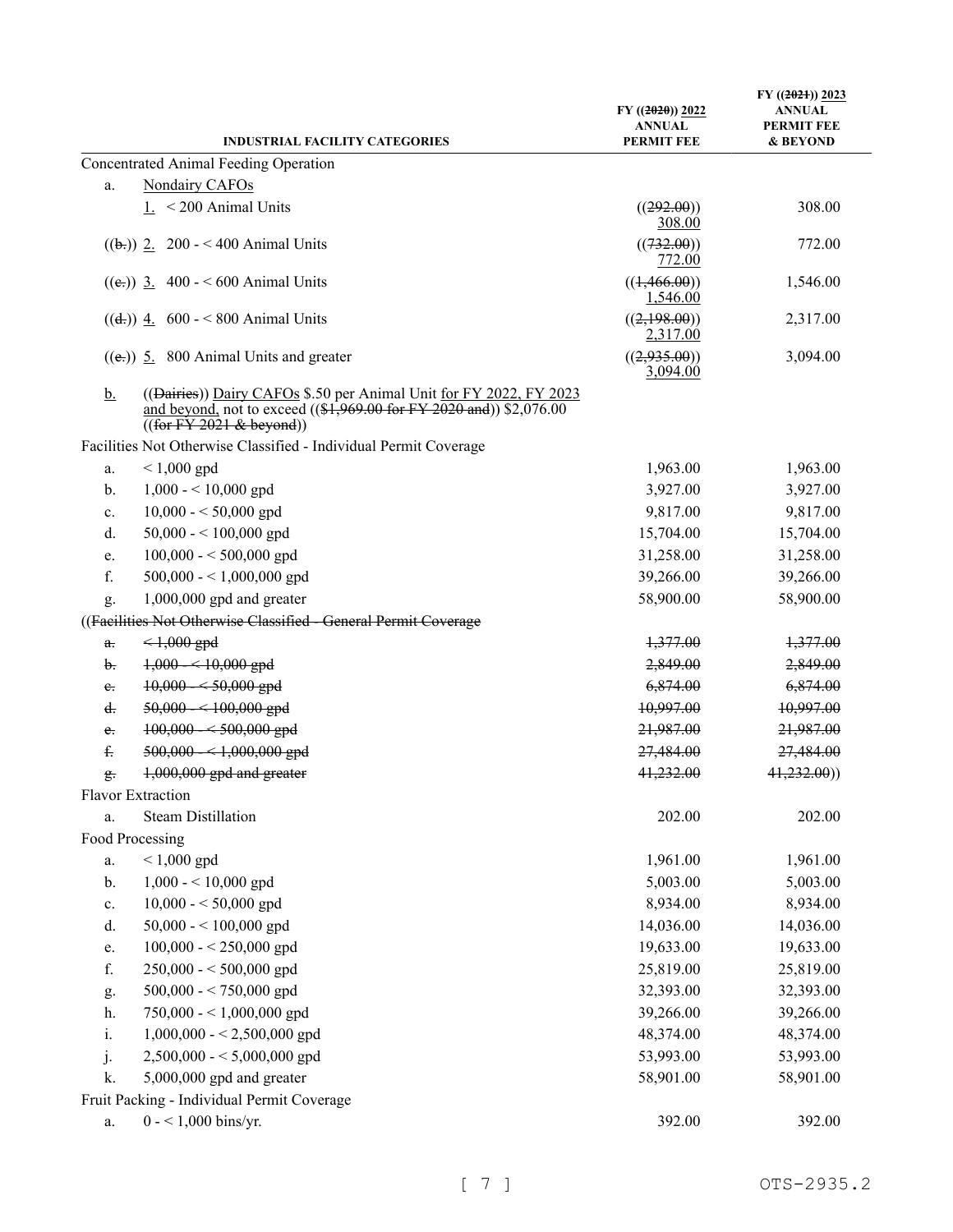|                | <b>INDUSTRIAL FACILITY CATEGORIES</b>    | $FY$ ((2020)) 2022<br><b>ANNUAL</b><br><b>PERMIT FEE</b> | $FY$ ((2021)) 2023<br><b>ANNUAL</b><br><b>PERMIT FEE</b><br>& BEYOND |
|----------------|------------------------------------------|----------------------------------------------------------|----------------------------------------------------------------------|
| b.             | $1,000 - 5,000$ bins/yr.                 | 786.00                                                   | 786.00                                                               |
| $\mathbf{c}.$  | 5,000 - < 10,000 bins/yr.                | 1,570.00                                                 | 1,570.00                                                             |
| d.             | $10,000 - 15,000$ bins/yr.               | 3,144.00                                                 | 3,144.00                                                             |
| e.             | $15,000 - 20,000$ bins/yr.               | 5,199.00                                                 | 5,199.00                                                             |
| f.             | $20,000 - 25,000$ bins/yr.               | 7,264.00                                                 | 7,264.00                                                             |
| g.             | $25,000 - 50,000$ bins/yr.               | 9,717.00                                                 | 9,717.00                                                             |
| h.             | 50,000 - < 75,000 bins/yr.               | 10,800.00                                                | 10,800.00                                                            |
| i.             | 75,000 - < 100,000 bins/yr.              | 12,564.00                                                | 12,564.00                                                            |
| j.             | $100,000 - 125,000$ bins/yr.             | 15,704.00                                                | 15,704.00                                                            |
| k.             | 125,000 - < 150,000 bins/yr.             | 19,633.00                                                | 19,633.00                                                            |
| $\mathbf{l}$ . | 150,000 bins/yr. and greater             | 23,524.00                                                | 23,524.00                                                            |
|                | Fruit Packing - General Permit Coverage  |                                                          |                                                                      |
| a.             | $0 - 1,000$ bins/yr.                     | 274.00                                                   | 274.00                                                               |
| b.             | $1,000 - 5,000$ bins/yr.                 | 550.00                                                   | 550.00                                                               |
| c.             | $5,000 - 10,000$ bins/yr.                | 1,100.00                                                 | 1,100.00                                                             |
| d.             | $10,000 - 15,000$ bins/yr.               | 2,201.00                                                 | 2,201.00                                                             |
| e.             | $15,000 - 20,000$ bins/yr.               | 3,643.00                                                 | 3,643.00                                                             |
| f.             | $20,000 - 25,000$ bins/yr.               | 5,085.00                                                 | 5,085.00                                                             |
| g.             | $25,000 - 50,000$ bins/yr.               | 6,800.00                                                 | 6,800.00                                                             |
| h.             | 50,000 - < 75,000 bins/yr.               | 7,557.00                                                 | 7,557.00                                                             |
| i.             | 75,000 - < 100,000 bins/yr.              | 8,788.00                                                 | 8,788.00                                                             |
| j.             | 100,000 - < 125,000 bins/yr.             | 10,997.00                                                | 10,997.00                                                            |
| k.             | 125,000 - < 150,000 bins/yr.             | 13,744.00                                                | 13,744.00                                                            |
| 1.             | 150,000 bins/yr. and greater             | 16,491.00                                                | 16,491.00                                                            |
|                | Fuel and Chemical Storage                |                                                          |                                                                      |
| a.             | $< 50,000$ bbls                          | 1,963.00                                                 | 1,963.00                                                             |
| b.             | $50,000 - 100,000$ bbls                  | 3,927.00                                                 | 3,927.00                                                             |
| c.             | $100,000 - 500,000$ bbls                 | 9,816.00                                                 | 9,816.00                                                             |
| d.             | 500,000 bbls and greater                 | 19,636.00                                                | 19,636.00                                                            |
|                | Hazardous Waste Clean Up Sites           |                                                          |                                                                      |
| a.             | Leaking Underground Storage Tanks (LUST) |                                                          |                                                                      |
|                | <b>State Permit</b><br>1.                | 5,149.00                                                 | 5,149.00                                                             |
|                | 2. NPDES Permit Issued pre 7/1/94        | 5,148.00                                                 | 5,148.00                                                             |
|                | 3. NPDES Permit Issued post 7/1/94       | 10,298.00                                                | 10,298.00                                                            |
| $\mathbf{b}$ . | Non-LUST Sites                           |                                                          |                                                                      |
|                | 1. 1 or 2 Contaminants of concern        | 10,069.00                                                | 10,069.00                                                            |
|                | 2. $>$ 2 Contaminants of concern         | 20,137.00                                                | 20,137.00                                                            |
|                | Ink Formulation and Printing             |                                                          |                                                                      |
| a.             | <b>Commercial Print Shops</b>            | 3,021.00                                                 | 3,021.00                                                             |
| b.             | Newspapers                               | 5,035.00                                                 | 5,035.00                                                             |
| c.             | <b>Box Plants</b>                        | 8,055.00                                                 | 8,055.00                                                             |
| d.             | <b>Ink Formulation</b>                   | 10,070.00                                                | 10,070.00                                                            |
|                | Inorganic Chemicals Manufacturing        |                                                          |                                                                      |
| a.             | <b>Lime Products</b>                     | 9,816.00                                                 | 9,816.00                                                             |
| b.             | Fertilizer                               | 11,816.00                                                | 11,816.00                                                            |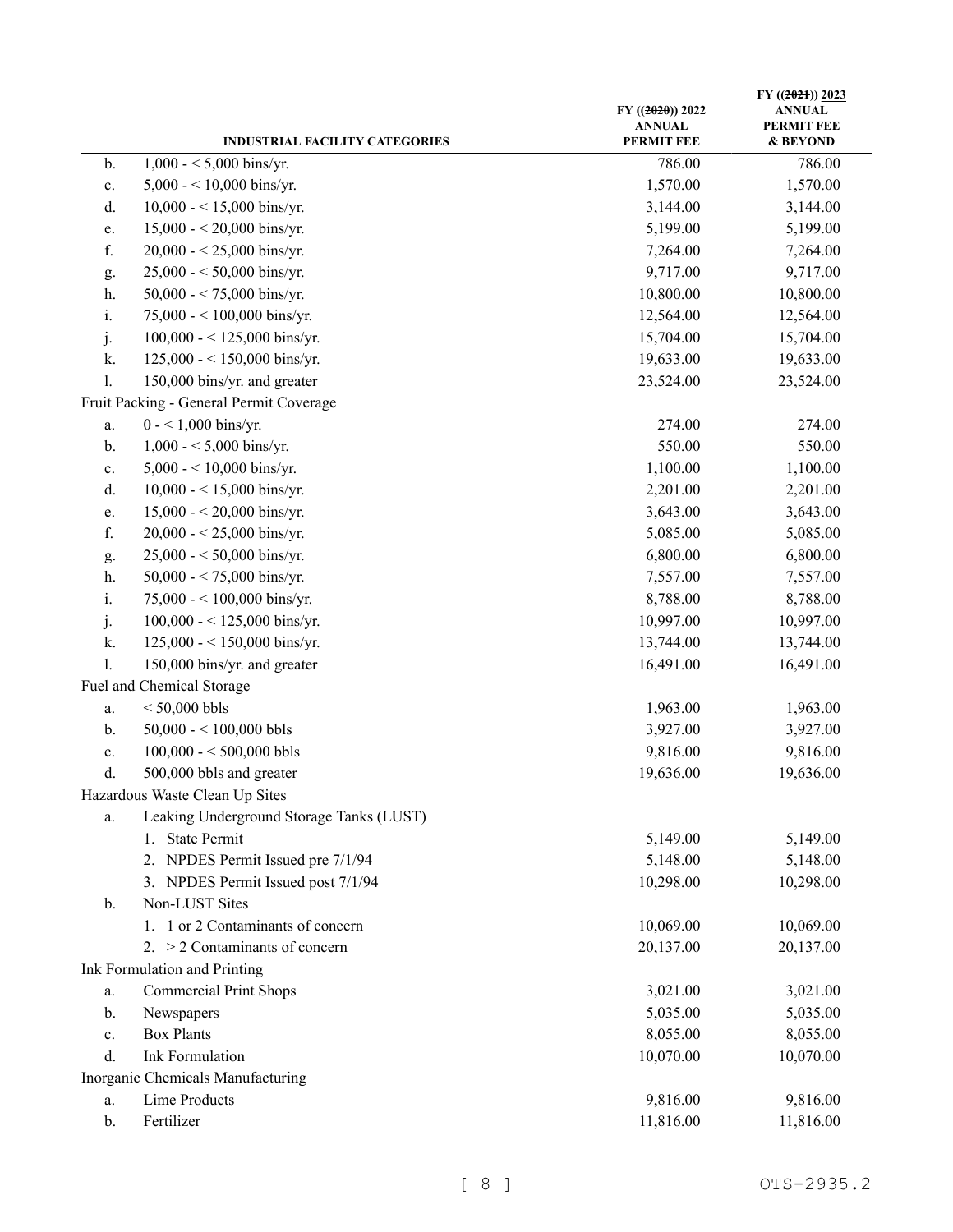|                | <b>INDUSTRIAL FACILITY CATEGORIES</b>                                   | $FY$ ((2020)) 2022<br><b>ANNUAL</b><br><b>PERMIT FEE</b> | $FY$ ((2021)) 2023<br><b>ANNUAL</b><br><b>PERMIT FEE</b><br>& BEYOND |
|----------------|-------------------------------------------------------------------------|----------------------------------------------------------|----------------------------------------------------------------------|
| c.             | Peroxide                                                                | 15,704.00                                                | 15,704.00                                                            |
| d.             | Alkaline Earth Salts                                                    | 19,636.00                                                | 19,636.00                                                            |
| e.             | Metal Salts                                                             | 27,482.00                                                | 27,482.00                                                            |
| f.             | Acid Manufacturing                                                      | 38,942.00                                                | 38,942.00                                                            |
| g.             | Chlor-alkali                                                            | 78,533.00                                                | 78,533.00                                                            |
| Iron and Steel |                                                                         |                                                          |                                                                      |
| a.             | Foundries                                                               | ((21,768.00))                                            | 22,950.00                                                            |
|                |                                                                         | 22,950.00                                                |                                                                      |
| b.             | Mills                                                                   | ((43,573.00))<br>45,939.00                               | 45,939.00                                                            |
|                | Metal Finishing                                                         |                                                          |                                                                      |
| a.             | $< 1,000$ gpd                                                           | ((2,609.00))<br>2,751.00                                 | 2,751.00                                                             |
| b.             | $1,000 - 10,000$ gpd                                                    | ((4,351.00))<br>4,587.00                                 | 4,587.00                                                             |
| c.             | $10,000 - 50,000$ gpd                                                   | ((10, 879.00))<br>11,470.00                              | 11,470.00                                                            |
| d.             | $50,000 - 100,000$ gpd                                                  | ((21,767.00))<br>22,949.00                               | 22,949.00                                                            |
| e.             | $100,000 - 500,000$ gpd                                                 | ((43,530.00))<br>45,894.00                               | 45,894.00                                                            |
| f.             | 500,000 gpd and greater                                                 | ((65,299.00))<br>68,845.00                               | 68,845.00                                                            |
|                | Noncontact Cooling Water With Additives - Individual Permit Coverage    |                                                          |                                                                      |
| a.             | $< 1,000$ gpd                                                           | 1,229.00                                                 | 1,229.00                                                             |
| b.             | $1,000 - 10,000$ gpd                                                    | ((1,713.00))                                             | ((1,713.00))                                                         |
|                |                                                                         | 1,716.00                                                 | 1,716.00                                                             |
| c.             | $10,000 - 50,000$ gpd                                                   | 3,685.00                                                 | 3,685.00                                                             |
| d.             | $50,000 - 100,000$ gpd                                                  | 8,593.00                                                 | 8,593.00                                                             |
| e.             | $100,000 - 500,000$ gpd                                                 | 14,721.00                                                | 14,721.00                                                            |
| f.             | $500,000 - 1,000,000$ gpd                                               | 20,863.00                                                | 20,863.00                                                            |
| g.             | $1,000,000 - 2,500,000$ gpd                                             | 27,001.00                                                | 27,001.00                                                            |
| h.             | $2,500,000 - 5,000,000$ gpd                                             | 32,993.00                                                | 32,993.00                                                            |
| i.             | $5,000,000$ gpd and greater                                             | 39,266.00                                                | 39,266.00                                                            |
|                | Noncontact Cooling Water With Additives - General Permit Coverage       |                                                          |                                                                      |
| a.             | $< 1,000$ gpd                                                           | 861.00                                                   | 861.00                                                               |
| b.             | $1,000 - 10,000$ gpd                                                    | 1,716.00                                                 | 1,716.00                                                             |
| c.             | $10,000 - 50,000$ gpd                                                   | 2,579.00                                                 | 2,579.00                                                             |
| d.             | $50,000 - 100,000$ gpd                                                  | 6,015.00                                                 | 6,015.00                                                             |
| e.             | $100,000 - 500,000$ gpd                                                 | 10,307.00                                                | 10,307.00                                                            |
| f.             | 500,000 - < 1,000,000 gpd                                               | 14,606.00                                                | 14,606.00                                                            |
| g.             | $1,000,000 - 2,500,000$ gpd                                             | 18,899.00                                                | 18,899.00                                                            |
| h.             | $2,500,000 - 5,000,000$ gpd                                             | 23,191.00                                                | 23,191.00                                                            |
| i.             | 5,000,000 gpd and greater                                               | 27,484.00                                                | 27,484.00                                                            |
|                | Noncontact Cooling Water Without Additives - Individual Permit Coverage |                                                          |                                                                      |
| a.             | $< 1,000$ gpd                                                           | 984.00                                                   | 984.00                                                               |
| b.             | $1,000 - 10,000$ gpd                                                    | 1,963.00                                                 | 1,963.00                                                             |
| $\mathbf{c}.$  | $10,000 - 50,000$ gpd                                                   | 2,948.00                                                 | 2,948.00                                                             |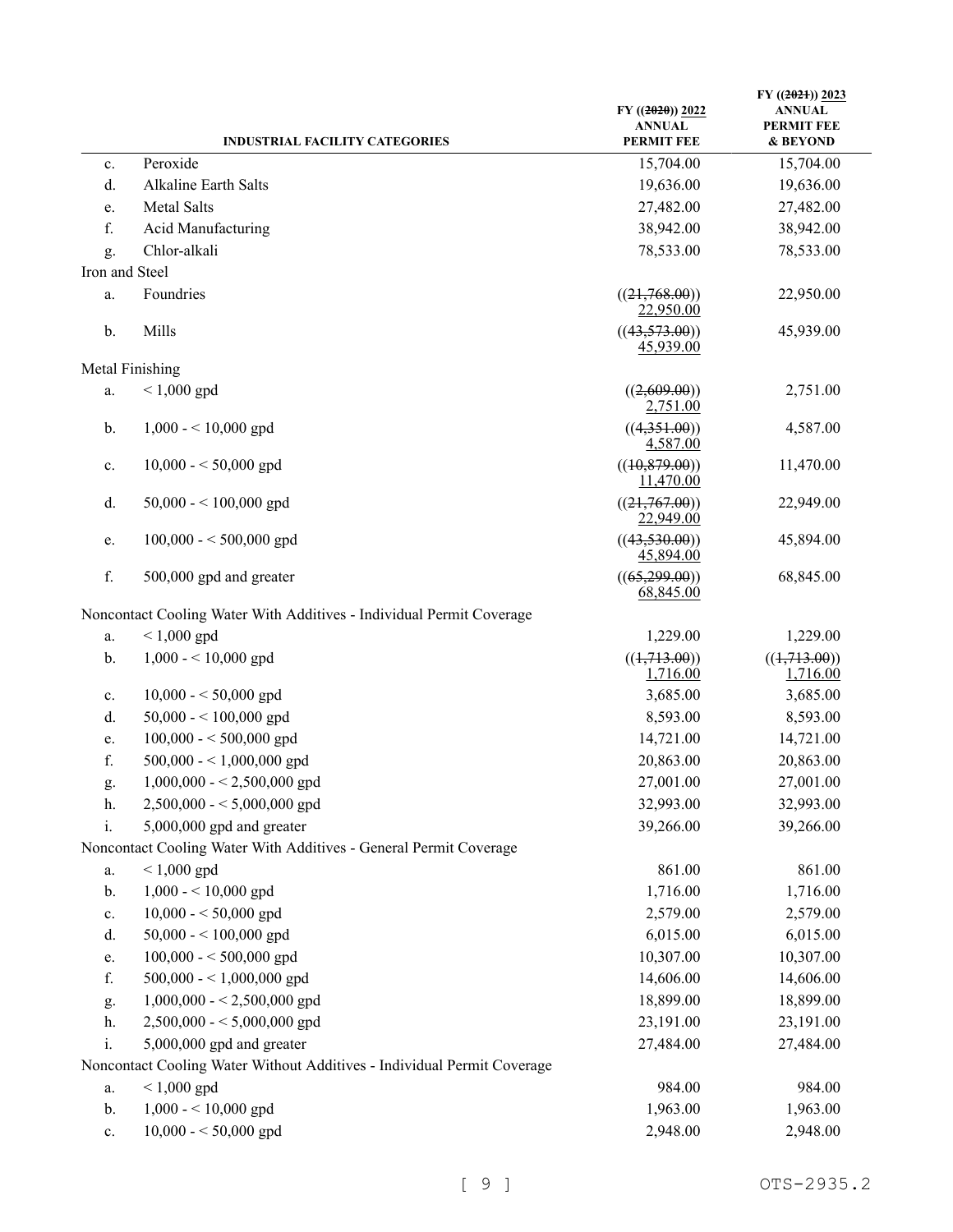|                | <b>INDUSTRIAL FACILITY CATEGORIES</b>                                | $FY$ ((2020)) 2022<br><b>ANNUAL</b><br><b>PERMIT FEE</b> | FY $((2021))$ 2023<br><b>ANNUAL</b><br><b>PERMIT FEE</b><br>& BEYOND |
|----------------|----------------------------------------------------------------------|----------------------------------------------------------|----------------------------------------------------------------------|
| d.             | $50,000 - 100,000$ gpd                                               | 6,874.00                                                 | 6,874.00                                                             |
| e.             | $100,000 - 500,000$ gpd                                              | 11,783.00                                                | 11,783.00                                                            |
| f.             | 500,000 - < 1,000,000 gpd                                            | 16,687.00                                                | 16,687.00                                                            |
| g.             | $1,000,000 - 2,500,000$ gpd                                          | 21,511.00                                                | 21,511.00                                                            |
| h.             | $2,500,000 - 5,000,000$ gpd                                          | 26,503.00                                                | 26,503.00                                                            |
| i.             | 5,000,000 gpd and greater                                            | 31,414.00                                                | 31,414.00                                                            |
|                | Noncontact Cooling Water Without Additives - General Permit Coverage |                                                          |                                                                      |
| a.             | $< 1,000$ gpd                                                        | 688.00                                                   | 688.00                                                               |
| b.             | $1,000 - 10,000$ gpd                                                 | 1,377.00                                                 | 1,377.00                                                             |
| c.             | $10,000 - 50,000$ gpd                                                | 2,064.00                                                 | 2,064.00                                                             |
| d.             | $50,000 - 100,000$ gpd                                               | 4,811.00                                                 | 4,811.00                                                             |
| e.             | $100,000 - 500,000$ gpd                                              | 8,246.00                                                 | 8,246.00                                                             |
| f.             | 500,000 - < 1,000,000 gpd                                            | 11,683.00                                                | 11,683.00                                                            |
| g.             | $1,000,000 - 2,500,000$ gpd                                          | 15,117.00                                                | 15,117.00                                                            |
| h.             | $2,500,000 - 5,000,000$ gpd                                          | 18,554.00                                                | 18,554.00                                                            |
| i.             | 5,000,000 gpd and greater                                            | 21,987.00                                                | 21,987.00                                                            |
|                | Nonferrous Metals Forming                                            | ((21,768.00))<br>22,950.00                               | 22,950.00                                                            |
| Ore Mining     |                                                                      |                                                          |                                                                      |
| a.             | Ore Mining                                                           | ((4,352.00))<br>4,588.00                                 | 4,588.00                                                             |
| b.             | Ore mining with physical concentration processes                     | ((8,704.00))<br>9,177.00                                 | 9,177.00                                                             |
| c.             | Ore mining with physical and chemical concentration processes        | ((34,827.00))<br><u>36,718.00</u>                        | 36,718.00                                                            |
|                | Organic Chemicals Manufacturing                                      |                                                          |                                                                      |
| a.             | Fertilizer                                                           |                                                          | 19,636.00                                                            |
|                |                                                                      | 19,636.00                                                |                                                                      |
| b.             | Aliphatic                                                            | 39,266.00                                                | 39,266.00                                                            |
| c.             | Aromatic                                                             | 58,901.00                                                | 58,901.00                                                            |
|                | Petroleum Refining                                                   |                                                          |                                                                      |
| a.             | $<$ 10,000 bbls/d                                                    | 39,266.00                                                | 39,266.00                                                            |
| b.             | 10,000 - < 50,000 bbls/d                                             | 77,853.00                                                | 77,853.00                                                            |
| c.             | 50,000 bbls/d and greater                                            | 157,075.00                                               | 157,075.00                                                           |
| Photofinishers |                                                                      |                                                          |                                                                      |
| a.             | $< 1,000$ gpd                                                        | 1,570.00                                                 | 1,570.00                                                             |
| b.             | 1,000 gpd and greater                                                | 3,927.00                                                 | 3,927.00                                                             |
|                | Power and/or Steam Plants                                            |                                                          |                                                                      |
| a.             | Steam Generation - Nonelectric                                       | 7,924.00                                                 | 7,924.00                                                             |
| b.             | Hydroelectric                                                        | 7,924.00                                                 | 7,924.00                                                             |
| c.             | Nonfossil Fuel                                                       | 11,781.00                                                | 11,781.00                                                            |
| d.             | Fossil Fuel                                                          | 31,414.00                                                | 31,414.00                                                            |
|                | Pulp, Paper and Paper Board                                          |                                                          |                                                                      |
| a.             | Fiber Recyclers/Nonwood Pulp Mills                                   | 19,632.00                                                | 19,632.00                                                            |
| b.             | Paper Mills                                                          | 39,266.00                                                | 39,266.00                                                            |
| c.             | Groundwood Pulp Mills                                                |                                                          |                                                                      |
|                | 1. $<$ 300 tons per day                                              | 58,901.00                                                | 58,901.00                                                            |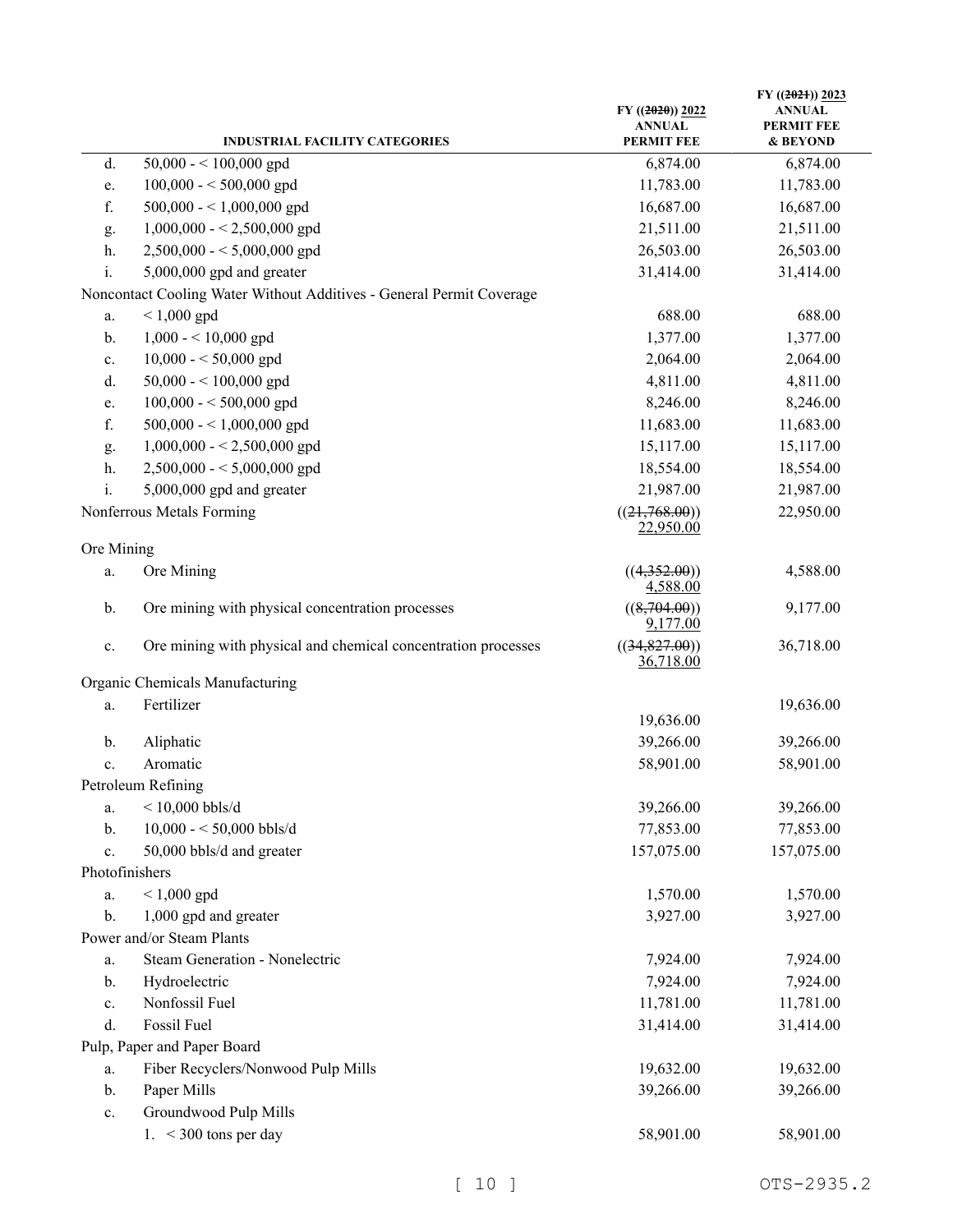| <b>INDUSTRIAL FACILITY CATEGORIES</b>                                                                                                                                              | $FY$ ((2020)) 2022<br><b>ANNUAL</b><br><b>PERMIT FEE</b> | FY $((2021))$ 2023<br><b>ANNUAL</b><br><b>PERMIT FEE</b><br>& BEYOND |
|------------------------------------------------------------------------------------------------------------------------------------------------------------------------------------|----------------------------------------------------------|----------------------------------------------------------------------|
| 2. $>$ 300 tons per day                                                                                                                                                            | 117,813.00                                               | 117,813.00                                                           |
| Chemical Pulp Mills<br>d.                                                                                                                                                          |                                                          |                                                                      |
| w/o Chlorine Bleaching                                                                                                                                                             | 157,068.00                                               | 157,068.00                                                           |
| Chemical Pulp Mills<br>e.                                                                                                                                                          |                                                          |                                                                      |
| w/Chlorine Bleaching                                                                                                                                                               | 176,697.00                                               | 176,697.00                                                           |
| Radioactive Effluents and Discharges (RED)                                                                                                                                         |                                                          |                                                                      |
| $<$ 3 waste streams<br>a.                                                                                                                                                          | 37,986.00                                                | 37,986.00                                                            |
| $3 - 8$ waste streams<br>b.                                                                                                                                                        | 65,965.00                                                | 65,965.00                                                            |
| 8 waste streams and greater<br>c.                                                                                                                                                  | 108,648.00                                               | 108,648.00                                                           |
| <b>RCRA Corrective Action Sites</b>                                                                                                                                                | 27,597.00                                                | 27,597.00                                                            |
| Sand and Gravel - Individual Permit Coverage                                                                                                                                       |                                                          |                                                                      |
| Mining Activities<br>a.                                                                                                                                                            |                                                          |                                                                      |
| 1. Mining, screening, washing and/or crushing                                                                                                                                      | 3,581.00                                                 | 3,581.00                                                             |
| 2. Nonoperating site (fee per site)                                                                                                                                                | 147.00                                                   | 147.00                                                               |
| <b>Asphalt Production</b><br>b.                                                                                                                                                    |                                                          |                                                                      |
| 1. $1 - 50,000$ tons/yr.                                                                                                                                                           | 1,492.00                                                 | 1,492.00                                                             |
| 50,000 - < 300,000 tons/yr.<br>2.                                                                                                                                                  | 3,582.00                                                 | 3,582.00                                                             |
| 300,000 tons/yr. and greater<br>3.                                                                                                                                                 | 4,480.00                                                 | 4,480.00                                                             |
| 4. Nonoperating Asphalt                                                                                                                                                            | 147.00                                                   | 147.00                                                               |
| <b>Concrete Production</b><br>c.                                                                                                                                                   |                                                          |                                                                      |
| $1 - 25,000$ cu. yds/yr.<br>1.                                                                                                                                                     | 1,492.00                                                 | 1,492.00                                                             |
| $25,000 - 200,000$ cu. yds/yr.<br>2.                                                                                                                                               | 3,582.00                                                 | 3,582.00                                                             |
| 200,000 cu. yds/yr. and greater<br>3.                                                                                                                                              | 4,480.00                                                 | 4,480.00                                                             |
| 4. Nonoperating Concrete                                                                                                                                                           | 147.00                                                   | 147.00                                                               |
| The fee for a facility in the sand and gravel production category is<br>the sum of the applicable fees in the mining activities and concrete<br>and asphalt production categories. |                                                          |                                                                      |
| Portable Operations<br>d.                                                                                                                                                          |                                                          |                                                                      |
| 1. Rock Crushing                                                                                                                                                                   | 3,581.00                                                 | 3,581.00                                                             |
| 2. Asphalt                                                                                                                                                                         | 3,581.00                                                 | 3,581.00                                                             |
| 3. Concrete                                                                                                                                                                        | 3,581.00                                                 | 3,581.00                                                             |
| 4. Nonoperating Site                                                                                                                                                               | 147.00                                                   | 147.00                                                               |
| Sand and Gravel - General Permit Coverage                                                                                                                                          |                                                          |                                                                      |
| Mining Activities<br>a.                                                                                                                                                            |                                                          |                                                                      |
| 1. Mining, screening, washing and/or crushing                                                                                                                                      | 2,505.00                                                 | 2,505.00                                                             |
| 2. Nonoperating site (fee per site)                                                                                                                                                | 103.00                                                   | 103.00                                                               |
| <b>Asphalt Production</b><br>b.                                                                                                                                                    |                                                          |                                                                      |
| 1. $0 - 50,000$ tons/yr.                                                                                                                                                           | 1,046.00                                                 | 1,046.00                                                             |
| 50,000 - < 300,000 tons/yr.<br>2.                                                                                                                                                  | 2,507.00                                                 | 2,507.00                                                             |
| 300,000 tons/yr. and greater<br>3.                                                                                                                                                 | 3,135.00                                                 | 3,135.00                                                             |
| 4. Nonoperating Asphalt                                                                                                                                                            | 103.00                                                   | 103.00                                                               |
| <b>Concrete Production</b><br>c.                                                                                                                                                   |                                                          |                                                                      |
| $0 - 25,000$ cu. yds/yr.<br>1.                                                                                                                                                     | 1,046.00                                                 | 1,046.00                                                             |
| 25,000 - < 200,000 cu. yds/yr.<br>2.                                                                                                                                               | 2,507.00                                                 | 2,507.00                                                             |
| 200,000 cu. yds/yr. and greater<br>3.                                                                                                                                              | 3,135.00                                                 | 3,135.00                                                             |
| 4. Nonoperating Concrete                                                                                                                                                           | 103.00                                                   | 103.00                                                               |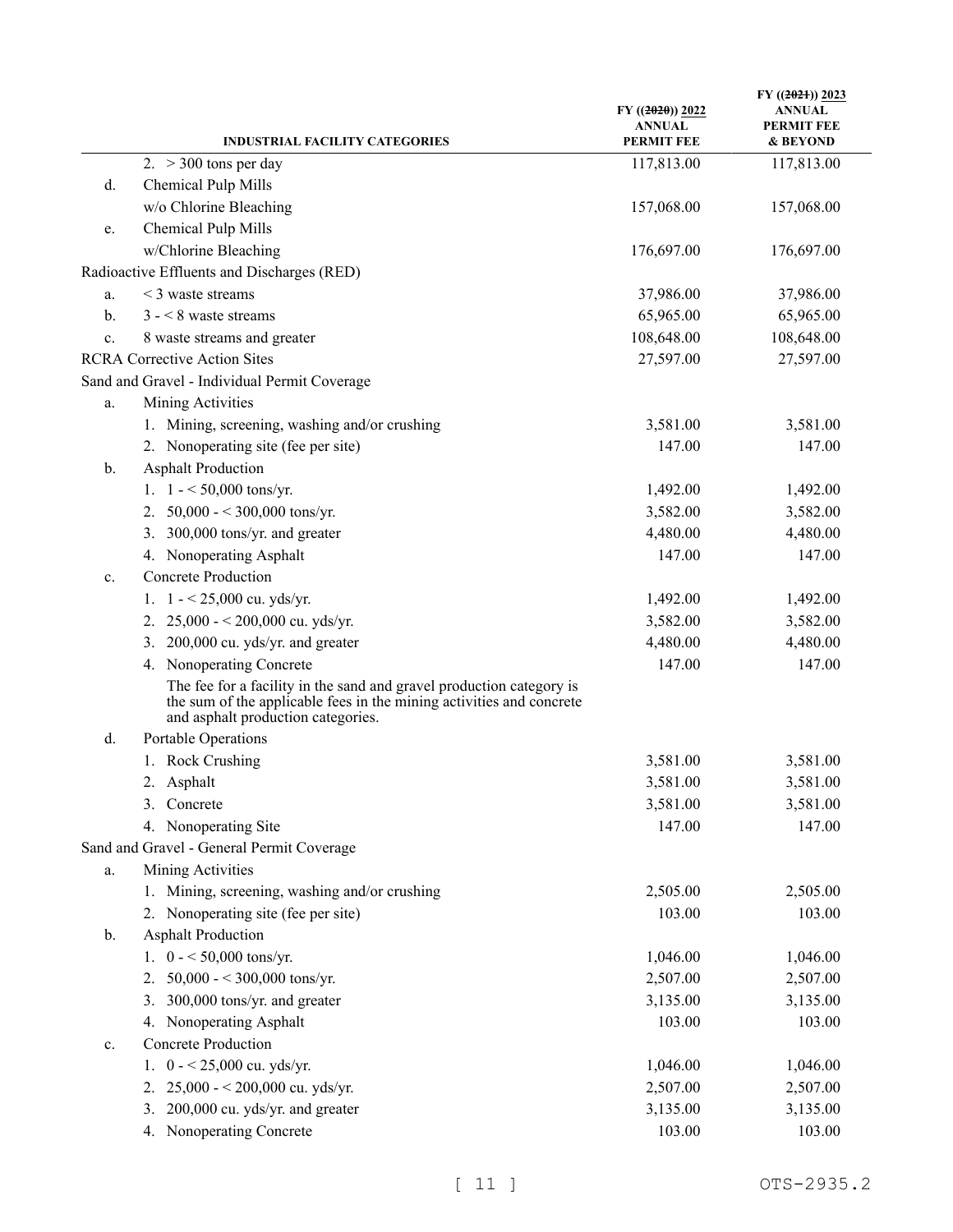|                      | <b>INDUSTRIAL FACILITY CATEGORIES</b>                                                                               | $FY$ ((2020)) 2022<br><b>ANNUAL</b><br><b>PERMIT FEE</b> | $FY$ ((2021)) 2023<br><b>ANNUAL</b><br><b>PERMIT FEE</b><br>& BEYOND |
|----------------------|---------------------------------------------------------------------------------------------------------------------|----------------------------------------------------------|----------------------------------------------------------------------|
|                      | The fee for a facility in the sand and gravel production category is                                                |                                                          |                                                                      |
|                      | the sum of the applicable fees in the mining activities and concrete<br>and asphalt production categories.          |                                                          |                                                                      |
| d.                   | Portable Operations                                                                                                 |                                                          |                                                                      |
|                      | 1. Rock Crushing                                                                                                    | 2,507.00                                                 | 2,507.00                                                             |
|                      | Asphalt<br>2.                                                                                                       | 2,507.00                                                 | 2,507.00                                                             |
|                      | Concrete<br>3.                                                                                                      | 2,507.00                                                 | 2,507.00                                                             |
|                      | 4. Nonoperating                                                                                                     | 103.00                                                   | 103.00                                                               |
|                      | Seafood Processing                                                                                                  |                                                          |                                                                      |
| a.                   | $< 1,000$ gpd                                                                                                       | 1,963.00                                                 | 1,963.00                                                             |
| b.                   | $1,000 - 10,000$ gpd                                                                                                | 5,003.00                                                 | 5,003.00                                                             |
| c.                   | $10,000 - 50,000$ gpd                                                                                               | 8,934.00                                                 | 8,934.00                                                             |
| d.                   | $50,000 - 100,000$ gpd                                                                                              | 14,036.00                                                | 14,036.00                                                            |
| e.                   | 100,000 gpd and greater                                                                                             | 19,636.00                                                | 19,636.00                                                            |
| Shipyards            |                                                                                                                     |                                                          |                                                                      |
| a.                   | Per crane, travel lift, small boat lift                                                                             | ((4,352.00))<br>4,588.00                                 | 4,588.00                                                             |
| b.                   | Per drydock under 250 ft in length                                                                                  | ((4,352.00))<br>4,588.00                                 | 4,588.00                                                             |
| c.                   | Per graving dock                                                                                                    | ((4,352.00))<br>4,588.00                                 | 4,588.00                                                             |
| d.                   | Per marine way/ramp                                                                                                 | ((6,528.00))<br>6,882.00                                 | 6,882.00                                                             |
| e.                   | Per syncrolift                                                                                                      | ((6,528.00))<br>6,882.00                                 | 6,882.00                                                             |
| f.                   | Per drydock 250 ft and over in length                                                                               | ((8,704.00))<br>9,177.00                                 | 9,177.00                                                             |
| g.                   | In-water vessel maintenance                                                                                         | ((8,704.00))<br>9,177.00                                 | 9,177.00                                                             |
|                      | The fee for a facility in the shipyard category is the sum of the fees for<br>the applicable units in the facility. |                                                          |                                                                      |
|                      | Solid Waste Sites (nonstormwater)                                                                                   |                                                          |                                                                      |
| a.                   | Nonputrescible                                                                                                      | 7,850.00                                                 | 7,850.00                                                             |
| $b$ .                | $< 50$ acres                                                                                                        | 15,703.00                                                | 15,703.00                                                            |
| c.                   | $50 - 100$ acres                                                                                                    | 31,414.00                                                | 31,414.00                                                            |
| d.                   | $100 - 250$ acres                                                                                                   | 39,266.00                                                | 39,266.00                                                            |
| e.                   | 250 acres and greater                                                                                               | 58,901.00                                                | 58,901.00                                                            |
| <b>Textile Mills</b> |                                                                                                                     | 78,533.00                                                | 78,533.00                                                            |
|                      | <b>Timber Products</b>                                                                                              |                                                          |                                                                      |
| a.                   | Log Storage                                                                                                         | 3,927.00                                                 | 3,927.00                                                             |
| b.                   | Veneer                                                                                                              | 7,850.00                                                 | 7,850.00                                                             |
| c.                   | Sawmills                                                                                                            | 15,704.00                                                | 15,704.00                                                            |
| d.                   | Hardwood, Plywood                                                                                                   | 27,482.00                                                | 27,482.00                                                            |
| e.                   | Wood Preserving                                                                                                     | 37,706.00                                                | 37,706.00                                                            |
|                      | Vegetable/Bulb Washing Facilities                                                                                   |                                                          |                                                                      |
| a.                   | $< 1,000$ gpd                                                                                                       | 130.00                                                   | 130.00                                                               |
| b.                   | $1,000 - 5,000$ gpd                                                                                                 | 262.00                                                   | 262.00                                                               |
| $\mathbf{c}.$        | $5,000 - 10,000$ gpd                                                                                                | 517.00                                                   | 517.00                                                               |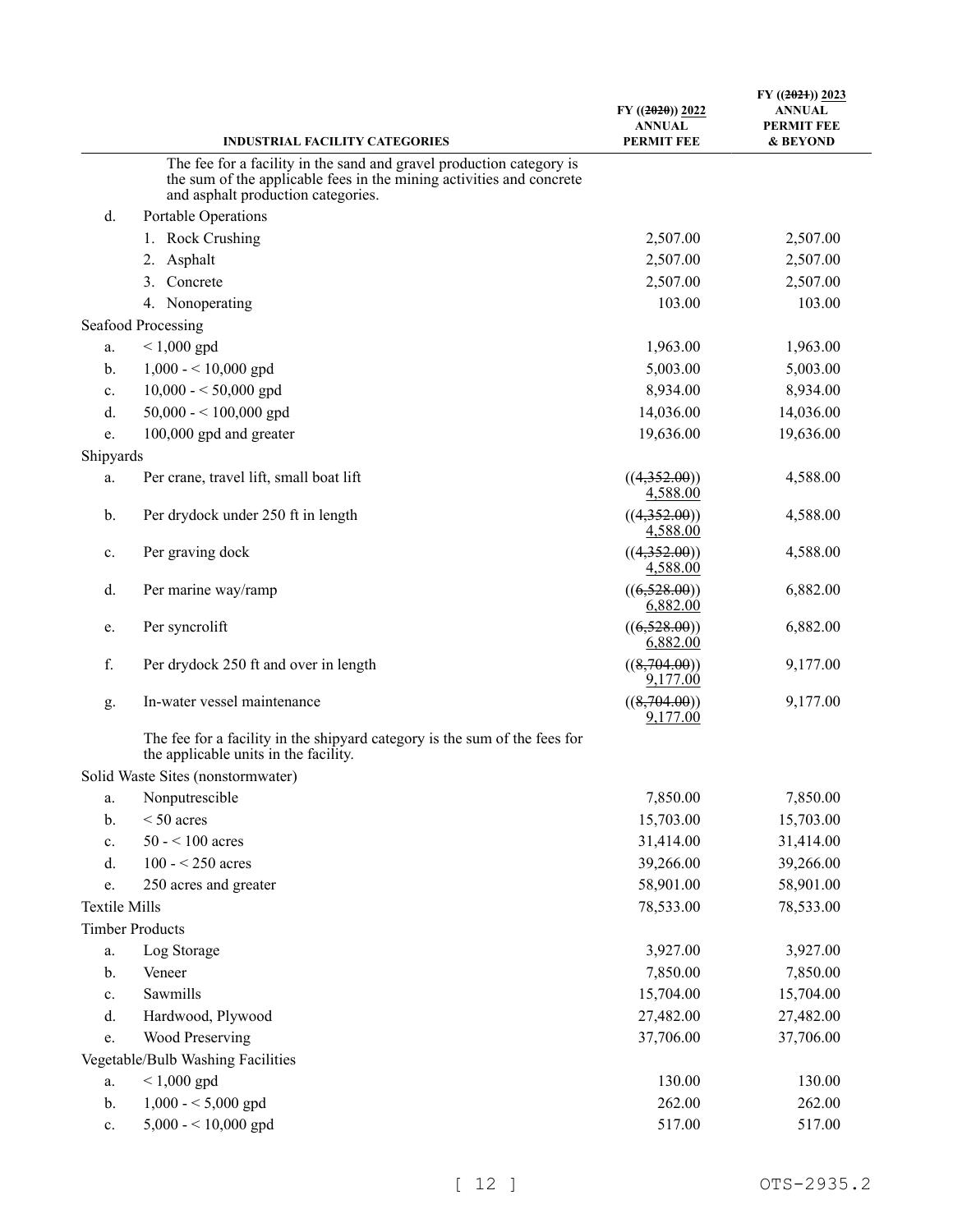|                   | <b>INDUSTRIAL FACILITY CATEGORIES</b>                                                                                                                                  | $FY$ ((2020)) 2022<br><b>ANNUAL</b><br><b>PERMIT FEE</b> | FY $((2021))$ 2023<br>ANNUAL<br><b>PERMIT FEE</b><br>& BEYOND |
|-------------------|------------------------------------------------------------------------------------------------------------------------------------------------------------------------|----------------------------------------------------------|---------------------------------------------------------------|
| d.                | $10,000 - 20,000$ gpd                                                                                                                                                  | 1,042.00                                                 | 1,042.00                                                      |
| e.                | 20,000 and greater                                                                                                                                                     | 1,721.00                                                 | 1,721.00                                                      |
|                   | Vehicle Maintenance and Freight Transfer                                                                                                                               |                                                          |                                                               |
| a.                | $< 0.5$ acre                                                                                                                                                           | 3,927.00                                                 | 3,927.00                                                      |
| b.                | $0.5 - 1.0$ acre                                                                                                                                                       | 7,850.00                                                 | 7,850.00                                                      |
| c.                | 1.0 acre and greater                                                                                                                                                   | 11,781.00                                                | 11,781.00                                                     |
|                   | <b>Vessel Deconstruction</b>                                                                                                                                           | ((19,157.00)                                             | 20,197.00)                                                    |
| $\underline{a}$ . | Base fee                                                                                                                                                               | 3,100.00                                                 | 3,100.00                                                      |
| <u>b.</u>         | On land (per project)                                                                                                                                                  | 3,500.00                                                 | 3,500.00                                                      |
| $\underline{c}$ . | On barge or drydock (per project)                                                                                                                                      | 4,800.00                                                 | 4,800.00                                                      |
| $\underline{d}$ . | In-water (per project)                                                                                                                                                 | 18,700.00                                                | 18,700.00                                                     |
|                   | The fee for a facility in the vessel deconstruction category is the sum of<br>the base fee and number and type of projects completed in the previous<br>calendar year. |                                                          |                                                               |
|                   | Water Plants - Individual Permit Coverage                                                                                                                              | 5,359.00                                                 | 5,359.00                                                      |
|                   | Water Plants - General Permit Coverage                                                                                                                                 | 3,752.00                                                 | 3,752.00                                                      |
|                   | Wineries - Individual Permit Coverage                                                                                                                                  |                                                          |                                                               |
| a.                | $<$ 24,999 gallons per year (gpy)                                                                                                                                      | 423.00                                                   | 423.00                                                        |
| $\mathbf{b}$ .    | $25,000 - 39,999$ gpy                                                                                                                                                  | 621.00                                                   | 621.00                                                        |
| c.                | 40,000 - < 54,999 gpy                                                                                                                                                  | 960.00                                                   | 960.00                                                        |
| d.                | 55,000 - < 69,999 gpy                                                                                                                                                  | 1,297.00                                                 | 1,297.00                                                      |
| e.                | $70,000 - 99,999$ gpy                                                                                                                                                  | 1,636.00                                                 | 1,636.00                                                      |
| f.                | $100,000 - 299,999$ gpy                                                                                                                                                | 2,370.00                                                 | 2,370.00                                                      |
| g.                | 300,000 - < 699,999 gpy                                                                                                                                                | 7,111.00                                                 | 7,111.00                                                      |
| h.                | $700,000 - 999,999$ gpy                                                                                                                                                | 16,594.00                                                | 16,594.00                                                     |
| i.                | $1,000,000 - 1,999,999$ gpy                                                                                                                                            | 23,762.00                                                | 23,762.00                                                     |
| j.                | $2,000,000$ gpy and greater                                                                                                                                            | 47,470.00                                                | 47,470.00                                                     |
|                   | Wineries - General Permit Coverage                                                                                                                                     |                                                          |                                                               |
| a.                | $< 24,999$ gpy                                                                                                                                                         | 296.00                                                   | 296.00                                                        |
| b.                | $25,000 - 39,999$ gpy                                                                                                                                                  | 434.00                                                   | 434.00                                                        |
| c.                | 40,000 - < 54,999 gpy                                                                                                                                                  | 671.00                                                   | 671.00                                                        |
| d.                | 55,000 - < 69,999 gpy                                                                                                                                                  | 907.00                                                   | 907.00                                                        |
| e.                | $70,000 - 99,999$ gpy                                                                                                                                                  | 1,144.00                                                 | 1,144.00                                                      |
| f.                | $100,000 - 299,999$ gpy                                                                                                                                                | 1,657.00                                                 | 1,657.00                                                      |
| g.                | 300,000 - < 699,999 gpy                                                                                                                                                | 4,973.00                                                 | 4,973.00                                                      |
| h.                | 700,000 - < 999,999 gpy                                                                                                                                                | 11,604.00                                                | 11,604.00                                                     |
| i.                | $1,000,000 - 1,999,999$ gpy                                                                                                                                            | 16,617.00                                                | 16,617.00                                                     |
| 1.                | $2,000,000$ gpy and greater                                                                                                                                            | 33,196.00                                                | 33,196.00                                                     |

(a) Facilities other than those in the sand and gravel, shipyard, or RCRA categories that operate within several fee categories or subcategories, shall be charged from that category or subcategory with the highest fee.

(b) The total annual permit fee for a water treatment plant that primarily serves residential customers may not exceed three dollars per residential equivalent. The number of residential equivalents is determined by dividing the facility's annual gross revenue in the pre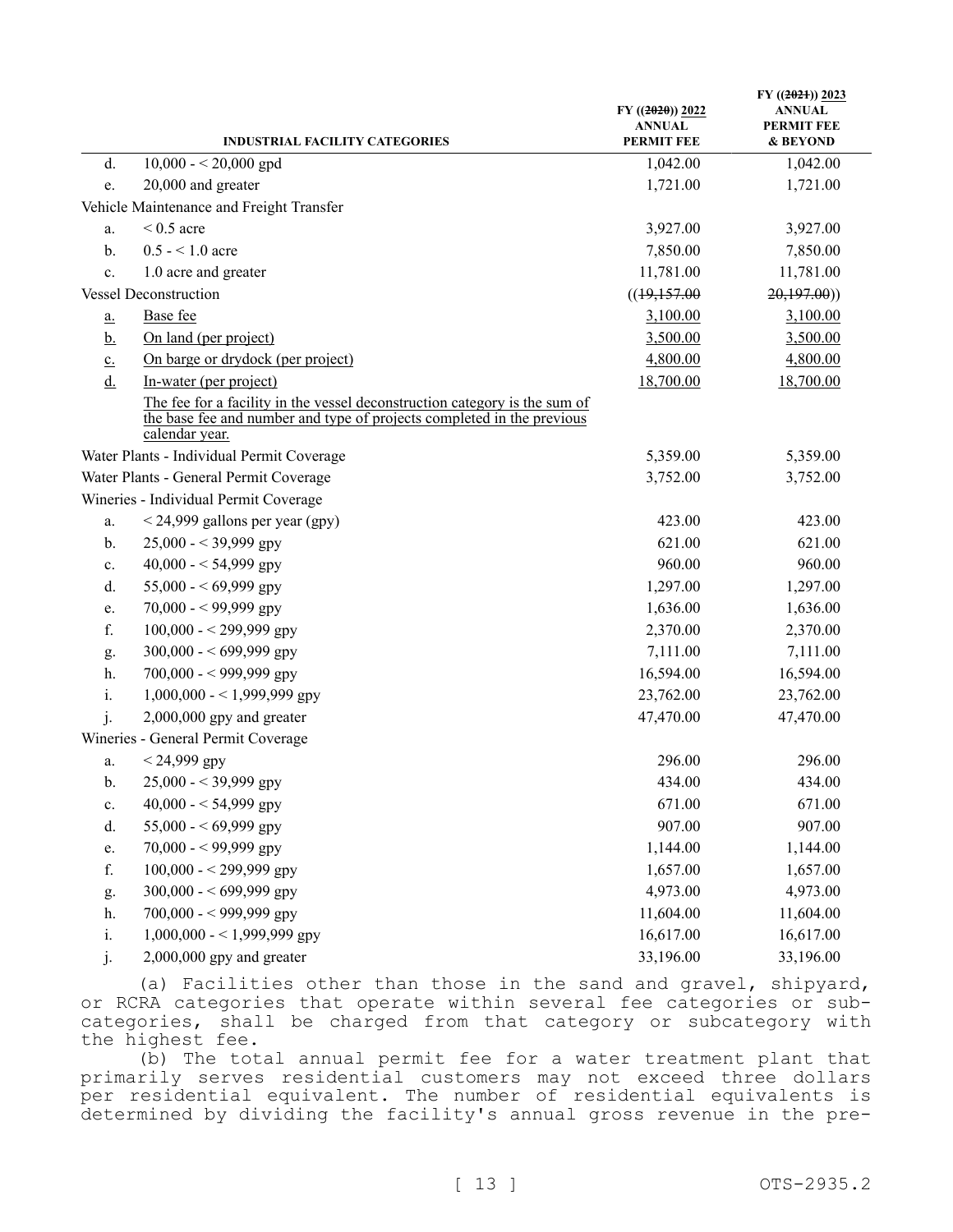vious calendar year by the annual user charge for a single family residence that uses nine hundred cubic feet of water per month.

(c) Fruit packer, sand and gravel, and winery permit holders are required to submit information to the department certifying annual production (calendar year) or unit processes. The permit holder shall submit the information to the department by the required due date. Failure to provide this information results in a fee determination based on the highest subcategory the facility has received permit coverage in.

(i) Information submitted shall bear a certification of correctness and be signed:

(A) In the case of a corporation, by an authorized corporate officer;

(B) In the case of a limited partnership, by an authorized partner;

(C) In the case of a general partnership, by an authorized general partner; or

(D) In the case of a sole proprietorship, by the proprietor.

(ii) The department may verify information submitted and, if it determines that false or inaccurate statements have been made, it may, in addition to taking other actions provided by law, revise both current and previously granted fee determinations.

(d) Fees for fruit packers discharging only noncontact cooling water without additives shall pay the lesser of the applicable fee in the fruit packing or noncontact cooling water without additives categories.

(e) Where no clear industrial facility category exists for placement of a permit holder, the department may elect to place the permit holder in a category with dischargers or permit holders that contain or use similar properties or processes and/or a category which contains similar permitting complexities to the department.

(f) Hazardous waste cleanup sites and EPA authorized RCRA corrective action sites with whom the department has begun cost recovery through chapter ((70.105B)) 70A.305 RCW shall not pay a permit fee under chapter 173-224 WAC until such time as the cost recovery under chapter ((70.105B)) 70A.305 RCW ceases.

(g) Any permit holder, with the exception of nonoperating sand and gravel operations or a permitted portable facility, who has not been in continuous operation within a consecutive eighteen-month period or who commits to not being in operation for a consecutive eighteen-month period or longer can have their permit fee reduced to twenty-five percent of the fee that they would be otherwise assessed. This nonoperating mode may be verified by the appropriate ecology staff. Once operations resume, the permit fee returns to the full amount.

Facilities who commit to the minimum eighteen-month nonoperating mode but go back into operation during the same eighteen-month period are assessed permit fees as if they were active during the entire period.

(h) Facilities with subcategories based on gallons per day (gpd) shall have their annual permit fee determined by using the maximum daily flow or maximum monthly average permitted flow in gallons per day as specified in the waste discharge permit, whichever is greater.

(i) RCRA corrective action sites requiring a waste discharge permit are assessed a separate permit fee regardless of whether the discharge is authorized by a separate permit or by a modification to an existing permit for a discharge other than that resulting from the corrective action.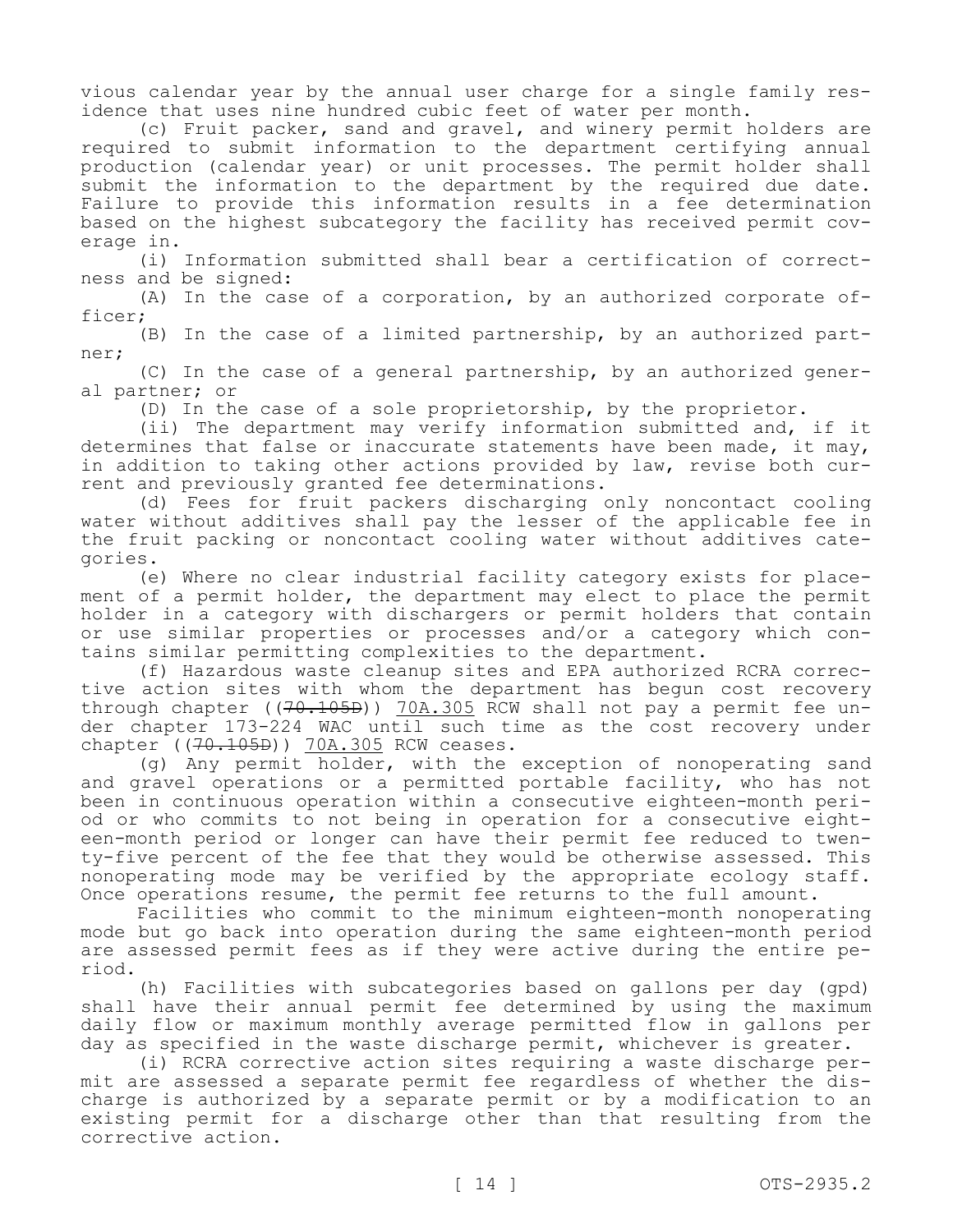(3) MUNICIPAL/DOMESTIC FACILITIES

(a) The annual permit fee for a permit held by a municipality for a domestic wastewater facility issued under RCW 90.48.162 or 90.48.260 is determined as follows:

| <b>Residential</b><br><b>Equivalents (RE)</b> | $FY$ ((2020))<br>2022<br>Annual<br><b>Permit Fee</b> | $FY$ ((2021))<br>2023<br>Annual<br><b>Permit Fee</b><br>& Beyond |
|-----------------------------------------------|------------------------------------------------------|------------------------------------------------------------------|
| < 250,000                                     | \$2.16                                               | \$2.16                                                           |
| > 250,000                                     |                                                      | 2.16                                                             |

(b) The annual permit fee under RCW 90.48.162 or 90.48.260 that is held by a municipality which:

(i) Holds more than one permit for domestic wastewater facilities; and

(ii) Treats each domestic wastewater facility as a separate accounting entity, is determined as in (a) of this subsection.

A separate accounting entity is one that maintains separate funds or accounts for each domestic wastewater facility. Revenues are received from the users to pay for the costs of operating that facility.

(c) The sum of the annual permit fees for permits held by a municipality that:

(i) Holds more than one permit for domestic wastewater facilities issued under RCW 90.48.162 or 90.48.260; and

(ii) Does not treat each domestic wastewater facility as a separate accounting entity, as described in (b) of this subsection, is determined as in (a) of this subsection.

(d) The permit fee for a privately owned and public-owned domestic wastewater facility that primarily serves residential customers is determined as in (a) of this subsection. Residential customers are those whose lot, parcel or real estate, or building is primarily used for domestic dwelling purposes.

(e) The annual permit fee for privately owned or public-owned domestic wastewater facilities must be determined by using the maximum daily flow or maximum monthly average permitted flow in million gallons per day, whichever is greater, as specified in the waste discharge permit. Permit fees for privately owned or public-owned domestic wastewater facilities that do not serve primarily residential customers and for state-owned domestic wastewater facilities are the following:

| <b>Permitted Flows</b>         | FY(2020)<br>2022<br>Annual<br><b>Permit Fee</b> | FY<br>((2021))<br>2023<br>Annual<br><b>Permit Fee</b><br>& Beyond |
|--------------------------------|-------------------------------------------------|-------------------------------------------------------------------|
| .1 MGD and Greater             | $((\$14,299.00))$<br>15,075.00                  | \$15,075.00                                                       |
| $.05$ MGD to $\leq$ 1 MGD      | ((5, 721.00))<br>6,032.00                       | 6,032.00                                                          |
| $.0008$ MGD to<br>$< 0.05$ MGD | ((2, 861.00))<br>3,016.00                       | 3,016.00                                                          |
| $<$ .0008 MGD                  | ((863.00))<br>910.00                            | 910.00                                                            |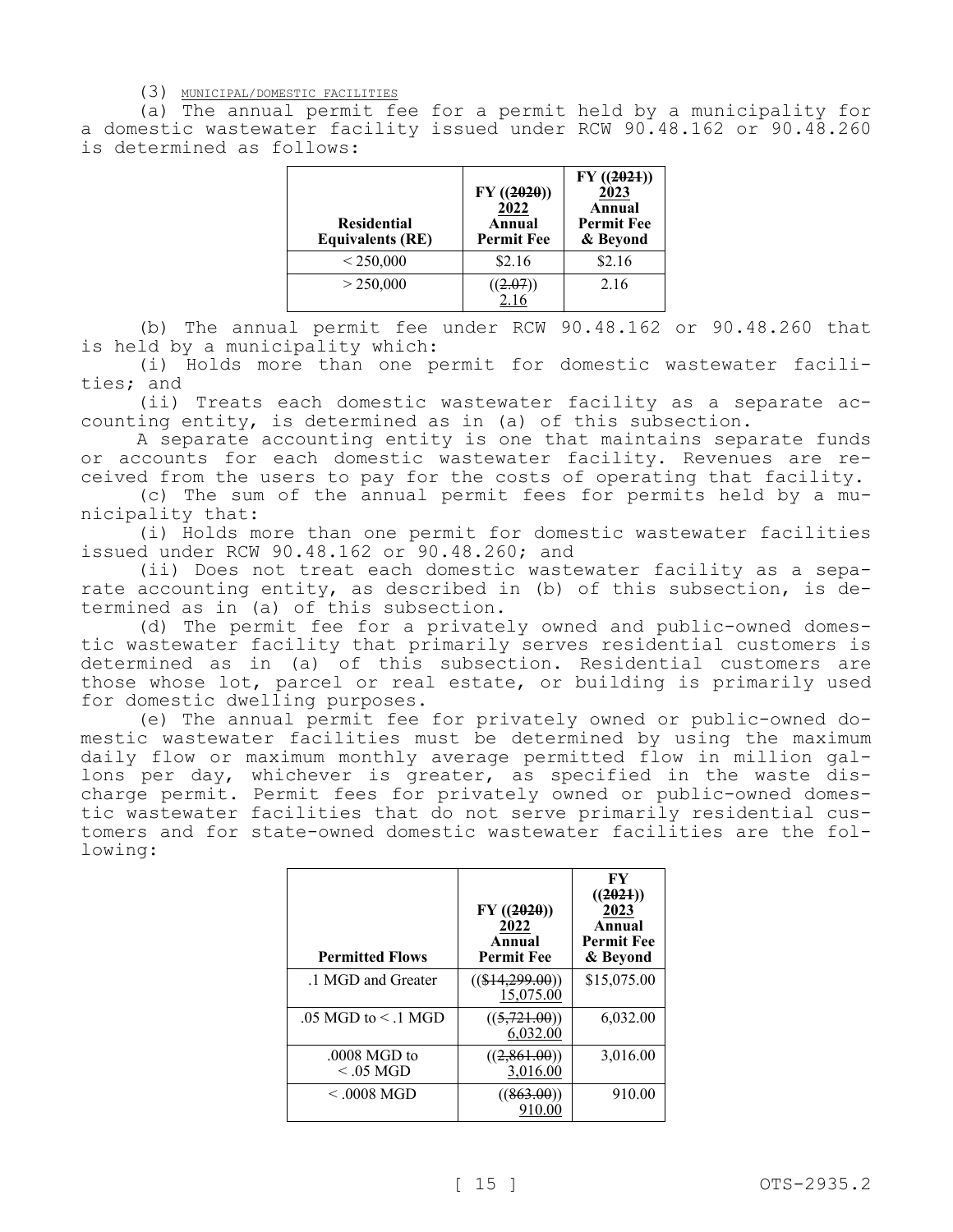(f) The number of residential equivalents is calculated in the following manner:

(i) If the facility serves only single-family residences, the number of residential equivalents is the number of single-family residences that it served on January 1 of the previous calendar year.

(ii) If the facility serves both single-family residences and other classes of customers, the number of residential equivalents is calculated in the following manner:

(A) Calculation of the number of residential equivalents that the facility serves in its own service area. Subtract from the previous calendar year's gross revenue:

(I) Any amounts received from other municipalities for sewage interception, treatment, collection, or disposal; and

(II) Any user charges received from customers for whom the permit holder pays amounts to other municipalities for sewage treatment or disposal services. Divide the resulting figure by the annual user charge for a single-family residence.

(B) Calculation of the number of residential equivalents that the facility serves in other municipalities which pay amounts to the facility for sewage interception, treatment, collection, or disposal:

(I) Divide any amounts received from other municipalities during the previous calendar year by the annual user charge for a single-family residence. In this case "annual user charge for a single-family residence" means the annual user charge that the facility charges other municipalities for sewage interception, treatment, collection, or disposal services for a single-family residence. If the facility charges different municipalities different single-family residential user fees, then the charge used in these calculations must be that which applies to the largest number of single-family residential customers. Alternatively, if the facility charges different municipalities different single-family residential user fees, the permit holder may divide the amount received from each municipality by the annual user charge that it charges that municipality for a single-family residence and sum the resulting figures.

(II) If the facility does not charge the other municipality on the basis of a fee per single-family residence, the number of residential equivalents in the other municipality is calculated by dividing its previous calendar year's gross revenue by its annual user fee for a single-family residence. If the other municipality does not maintain data on its gross revenue, user fees, and/or the number of single-family residences that it serves, the number of residential equivalents is calculated as in (f)(iv) of this subsection.

(III) If the other municipality serves only single-family residences, the number of residential equivalents may be calculated as in (f)(i) of this subsection.

The sum of the resulting figures is the number of residential equivalents that the facility serves in other municipalities.

(C) The number of residential equivalents is the sum of the number of residential equivalents calculated in (f)(ii)(A) and (B) of this subsection.

(iii) The annual user fee for a single-family residence is calculated by either of the following methods, at the choice of the permit holder:

(A) The annual user fee for a single-family residence using nine hundred cubic feet of water per month. If users are billed monthly, this is calculated by multiplying by twelve the monthly user fee for a single-family residence using nine hundred cubic feet of water per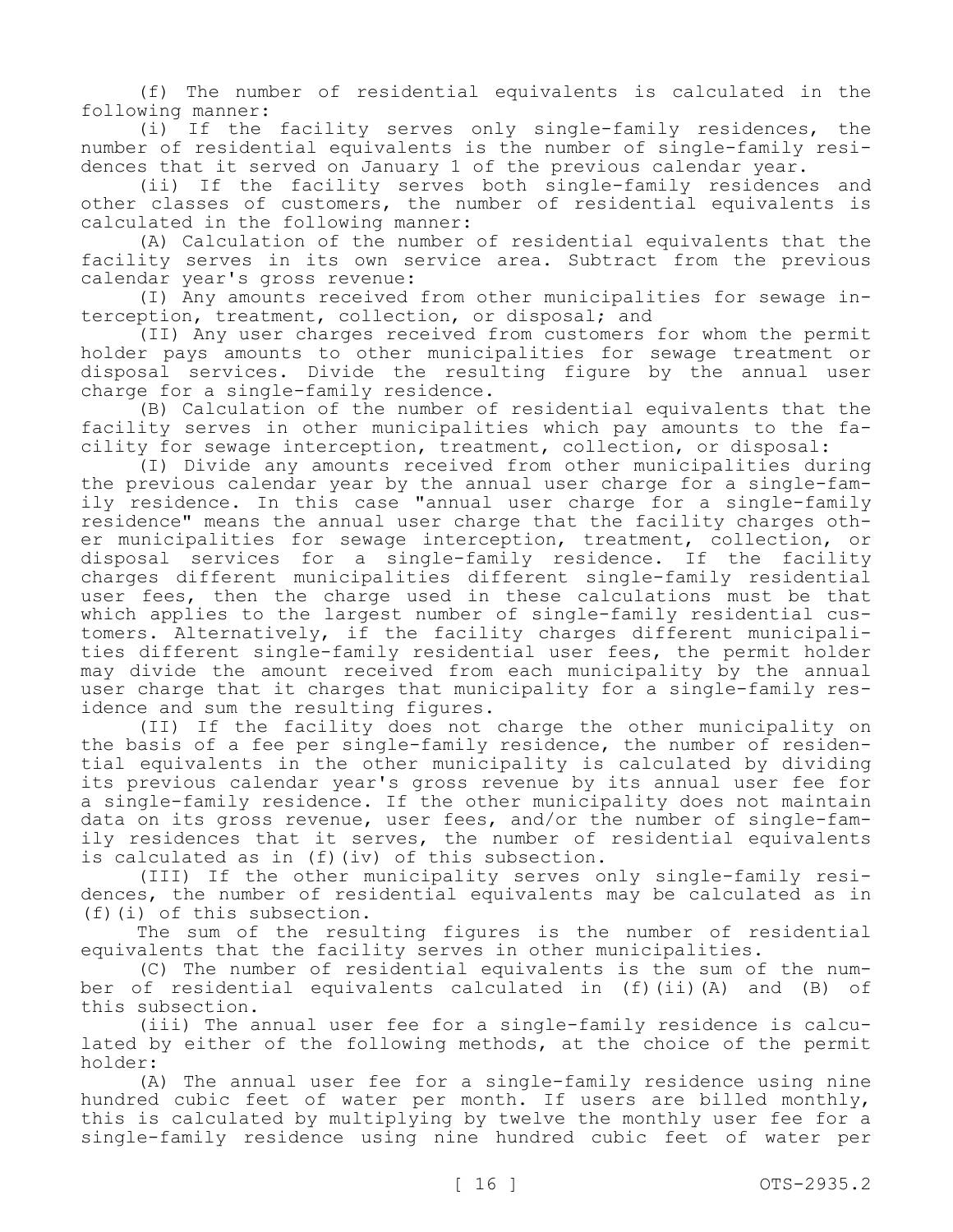month. If users are billed bimonthly, the annual user fee is calculated by multiplying by six the bimonthly user fee for a single-family residence using one thousand eight hundred cubic feet of water per two-month period. If the user fee for a single-family residence varies, depending on age, income, location, etc., then the fee used in these calculations must be that which applies to the largest number of single-family residential customers.

(B) The average annual user fee for a single-family residence. This average is calculated by dividing the previous calendar year's gross revenue from provision of sewer services to single-family residences by the number of single-family residences served on January 1 of the previous calendar year. If the user fee for a single-family residence varies, depending on age, income, location, etc., then the gross revenue and number of single-family residences used in making this calculation must be those for all the single-family residential customers.

In either case, (f)(iii)(A) or (B) of this subsection, the permit holder must provide the department with a copy of its complete sewer rate schedule for all classes of customers.

(iv) If a permit holder does not maintain data on its gross revenue, user fees, and/or the number of single-family residences that it serves, and therefore cannot use the methods described in (f)(i) or (ii) of this subsection to calculate the number of residential equivalents that it serves, then the number of residential equivalents that it serves is calculated by dividing the average daily influent flow to its facility for the previous calendar year by two hundred fifty gallons. This average is calculated by summing all the daily flow measurements taken during the previous calendar year and then dividing the resulting sum by the number of days on which flow was measured. Data for this calculation must be taken from the permit holder's discharge monitoring reports. Permit holders using this means of calculating the number of their residential equivalents must submit with their application a complete set of copies of their discharge monitoring reports for the previous calendar year.

(g) Fee calculation procedures for holders of permits for domestic wastewater facilities.

(i) Municipalities holding permits for domestic wastewater facilities issued under RCW 90.48.162 and 90.48.260, and holders of permits for privately owned domestic wastewater facilities that primarily serve residential customers must complete a form certifying the number of residential equivalents served by their domestic wastewater system. The form must be completed and returned to the department within thirty days after it is mailed to the permit holder by the department. Failure to return the form could result in permit termination.

(ii) The form shall bear a certification of correctness and be signed:

(A) In the case of a corporation, by an authorized corporate officer;

(B) In the case of a limited partnership, by an authorized partner;

(C) In the case of a general partnership, by an authorized partner;

(D) In the case of a sole proprietorship, by the proprietor; or

(E) In the case of a municipal or other public facility, by either a ranking elected official or a principal executive officer.

(iii) The department may verify the information contained in the form and, if it determines that the permit holder has made false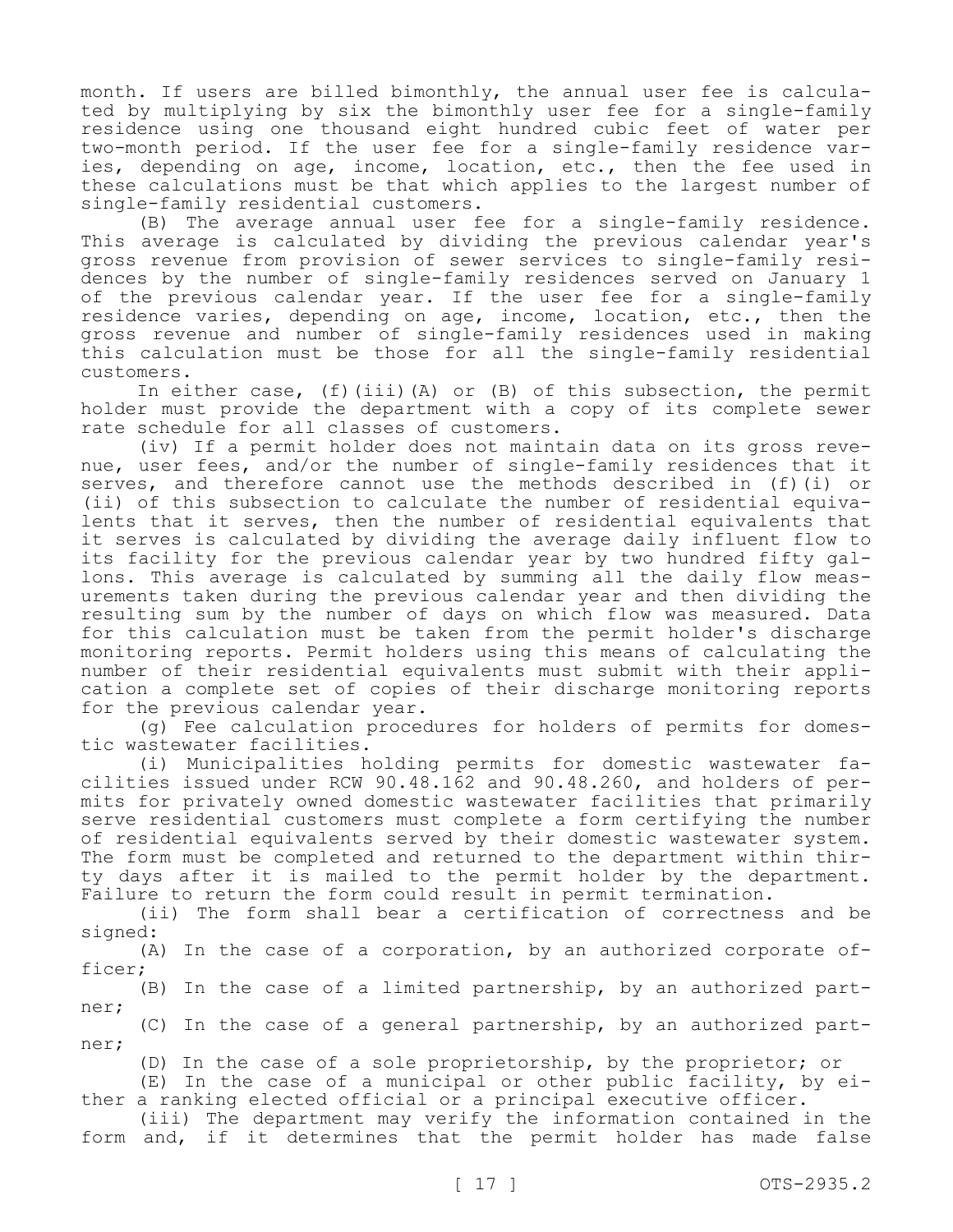statements, may, in addition to taking other actions provided by law, revise both current and previously granted fee determinations.

(h) The annual permit fee for a domestic wastewater facility with a Puget Sound nutrient general permit will be calculated at the rate of \$0.31 per residential equivalent per year. The number of residential equivalents will be calculated as described in (g) of this subsection. The permit fee in this subsection will not be assessed for municipal domestic wastewater treatment facilities unless the legislature amends RCW 90.48.465(2) to authorize this fee.

(4) STORMWATER PERMIT COVERAGES (UNLESS SPECIFICALLY CATEGORIZED ELSEWHERE IN WAC 173-224-040(2))

|    |                                                                      |                                                                                                                                      | $FY$ ((2020)) 2022<br><b>Annual Permit</b><br>Fee | $FY$ ((2021)) 2023<br><b>Annual Permit</b><br>Fee & Beyond |
|----|----------------------------------------------------------------------|--------------------------------------------------------------------------------------------------------------------------------------|---------------------------------------------------|------------------------------------------------------------|
| a. |                                                                      | Individual Construction or Industrial Stormwater Permits                                                                             |                                                   |                                                            |
|    | 1.                                                                   | $< 50$ acres                                                                                                                         | $((\$5,721.00))$<br>6,032.00                      | \$6,032.00                                                 |
|    | 2.                                                                   | $50 < 100$ acres                                                                                                                     | ((11, 433.00))<br>12,054.00                       | 12,054.00                                                  |
|    | 3.                                                                   | $100 - 500$ acres                                                                                                                    | ((17,163.00))<br>18,095.00                        | 18,095.00                                                  |
|    | 4.                                                                   | 500 acres and greater                                                                                                                | ((22,880.00))<br>24,122.00                        | 24,122.00                                                  |
| b. | Facilities Covered Under the Industrial Stormwater General<br>Permit |                                                                                                                                      |                                                   |                                                            |
|    | 1.                                                                   | Municipalities and state agencies                                                                                                    | ((1,874.00))<br>1,976.00                          | 1,976.00                                                   |
|    | 2.                                                                   | New permit holders without historical gross revenue<br>information                                                                   | ((982.00))<br>1,035.00                            | 1,035.00                                                   |
|    | 3.                                                                   | The permit fee for all other permit holders shall be based on<br>the gross revenue of the business for the previous calendar<br>year |                                                   |                                                            |
|    |                                                                      | <b>Gross Revenue</b>                                                                                                                 |                                                   |                                                            |
|    |                                                                      | Less than \$100,000                                                                                                                  | ((182.00))<br>192.00                              | 192.00                                                     |
|    |                                                                      | \$100,000 < \$1,000,000                                                                                                              | ((789.00))<br>832.00                              | 832.00                                                     |
|    |                                                                      | \$1,000,000 < \$2,500,000                                                                                                            | ((944.00))<br>995.00                              | 995.00                                                     |
|    |                                                                      | \$2,500,000 < \$5,000,000                                                                                                            | ((1,577.00))<br>1,663.00                          | 1,663.00                                                   |
|    |                                                                      | \$5,000,000 < \$10,000,000                                                                                                           | ((2,365.00))<br>2,493.00                          | 2,493.00                                                   |
|    |                                                                      | \$10,000,000 and greater                                                                                                             | ((2, 857.00))<br>3,012.00                         | 3,012.00                                                   |

To be eligible for less than the maximum permit fee, the permit holder must provide documentation to substantiate the gross revenue claims. Documentation shall be provided annually in a manner prescribed by the department. The documentation shall bear a certification of correctness and be signed:

(a) In the case of a corporation, by an authorized corporate officer;

(b) In the case of a limited partnership, by an authorized general partner;

(c) In the case of a general partnership, by an authorized partner; or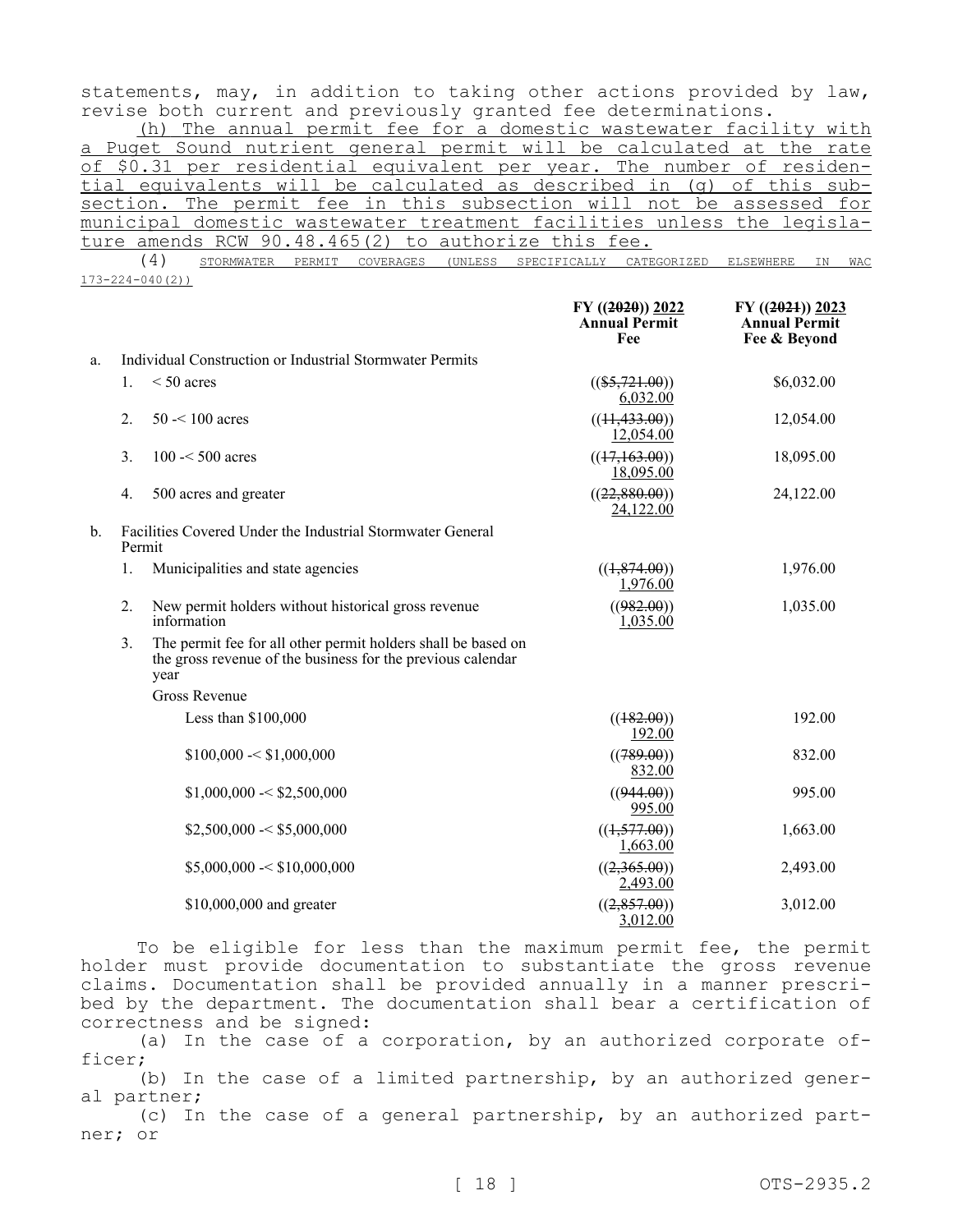(d) In the case of a sole proprietorship, by the proprietor.

The department may verify the information contained in the submitted documentation and, if it determines that the permit holder has made false statements, may deny the adjustment, revoke previously granted fee adjustments, and/or take such other actions deemed appropriate or required under state or federal law.

|    |                  | <b>Permitted Amount of Disturbed Acreage</b>                                           | FY 2022<br><b>Annual Permit</b><br>Fee | FY 2023<br><b>Annual Permit</b><br>Fee & Bevond |
|----|------------------|----------------------------------------------------------------------------------------|----------------------------------------|-------------------------------------------------|
| c. |                  | Construction Activities Covered Under the Construction Stormwater<br>General Permit(s) |                                        |                                                 |
|    |                  | Less than 5 acres disturbed area                                                       | $((\$740.00))$<br>\$780.00             | \$780.00                                        |
|    | $\mathcal{L}$    | $5 - 7$ acres of disturbed area                                                        | ((1,203.00))<br>1.268.00               | 1,268.00                                        |
|    |                  | $7 < 10$ acres of disturbed area                                                       | ((1,624.00))<br>1.712.00               | 1,712.00                                        |
|    | $\overline{4}$ . | $10 < 20$ acres of disturbed area                                                      | ((2,216.00))<br>2,336.00               | 2,336.00                                        |
|    | 5.               | 20 acres and greater of disturbed area                                                 | ((2,756.00))<br>2.906.00               | 2,906.00                                        |

(5) MUNICIPAL SEPARATE STORM SEWER SYSTEM PERMITS

(a) Except as provided for in (d) of this subsection, the municipal stormwater permit annual fee for the entities listed below is:

| <b>Name of Entity</b>                         | $FY$ ((2020))<br>2022<br>Annual<br><b>Permit Fee</b> | FY(2021)<br>2023<br>Annual<br><b>Permit Fee</b><br>& Beyond |
|-----------------------------------------------|------------------------------------------------------|-------------------------------------------------------------|
| King County                                   | $((\$65,157.00))$<br>\$68,695.00                     | \$68,695.00                                                 |
| Snohomish County                              | ((65,157.00))<br>68,695.00                           | 68,695.00                                                   |
| Pierce County                                 | ((65,157.00))<br>68,695.00                           | 68,695.00                                                   |
| Tacoma, City of                               | ((65,157.00))<br>68,695.00                           | 68,695.00                                                   |
| Seattle, City of                              | ((65,157.00))<br>68,695.00                           | 68,695.00                                                   |
| Washington<br>Department of<br>Transportation | ((65,157.00))<br>68,695.00                           | 68,695.00                                                   |
| Clark County                                  | ((65,157.00))<br>68,695.00                           | 68,695.00                                                   |

(b) Municipal stormwater general permit fees for cities and counties, except as otherwise provided for in (a), (c), and (d) of this subsection, are determined in the following manner: ((For fiscal year 2020, ecology will charge \$1.89 per housing unit inside the geographic area covered by the permit for those cities and counties whose median household income exceeds the state average. Cities and counties whose median household income is less than the state average will have their fee per housing unit reduced to \$.93 per housing unit inside the geographic area covered by the permit.)) For fiscal years ((2021)) 2022 and 2023 and beyond, ecology will charge \$1.99 per housing unit inside the geographic area covered by the permit for those cities and coun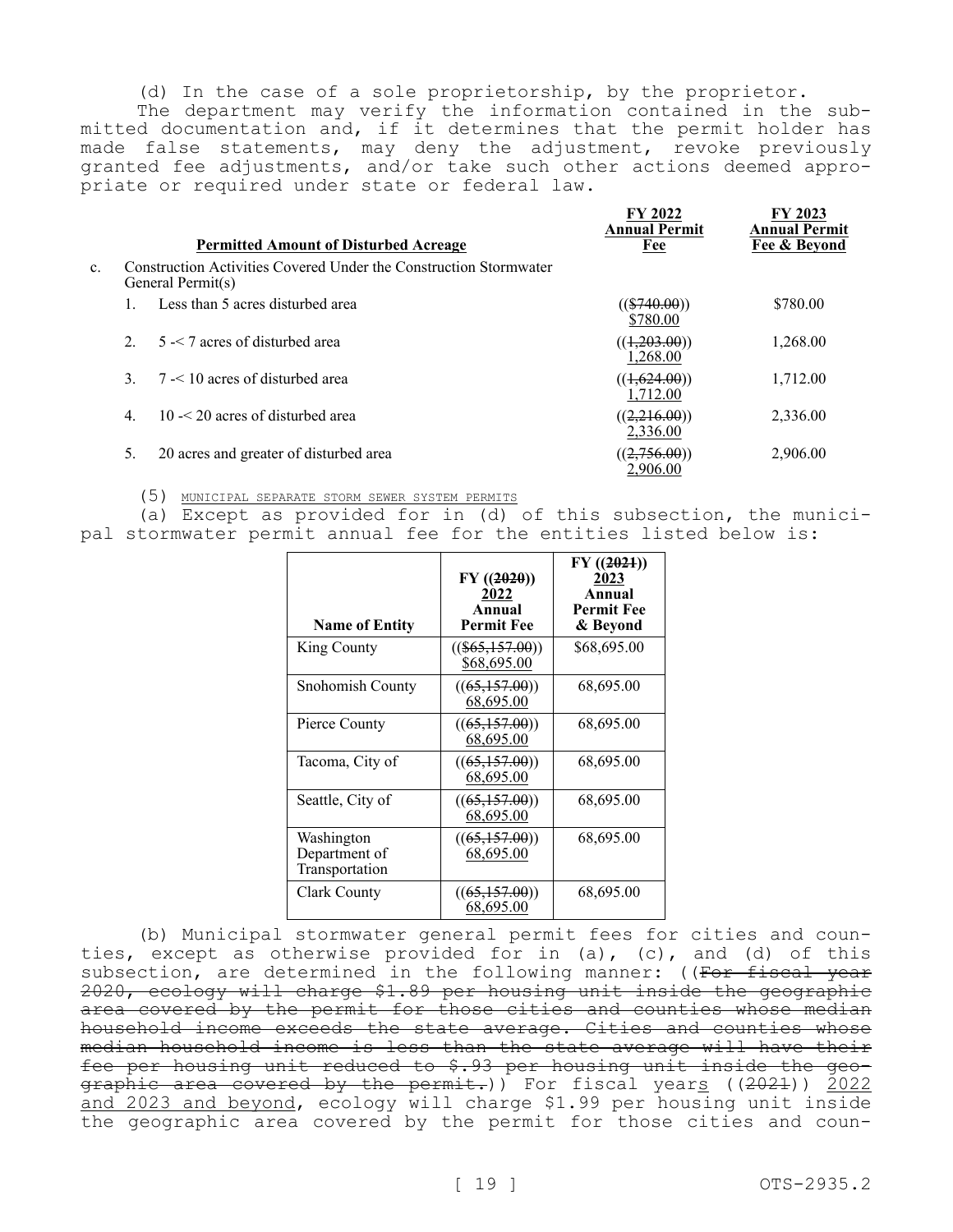ties whose median household income exceeds the state average. Cities and counties whose median household income is less than the state average will have their fee per housing unit reduced to \$.98 per housing unit inside the geographic area covered by the permit. Fees will not exceed ((\$65,157.00 for fiscal year 2020 and)) \$68,695.00 for fiscal years ((2021)) 2022 and 2023 and beyond. The minimum annual fee will not be lower than  $((\$2,709.00 \text{ for fiscal year } 2020 \text{ and}))$ \$2,856.00 for fiscal years ((2021)) 2022 and 2023 and beyond unless the permitted city or county has a median household income less than the state average. In this case, the city or county will pay a fee totaling ( $(\frac{2020}{1000})$ ,  $\frac{5.98}{1000}$  per housing unit for fiscal years ( $(2020)$ . The fee amount for FY 2021 is  $$.98$  per housing unit)) 2022 and 2023 and beyond.

(c) Other entities required to have permit coverage under a municipal stormwater general permit will pay an annual fee based on the entities' previous year's annual operating budget as follows:

| <b>Annual Operating Budget</b> | $FY$ ((2020))<br>2022<br>Annual<br><b>Permit Fee</b> | FY(2021)<br>2023<br>Annual<br><b>Permit Fee</b><br>& Beyond |
|--------------------------------|------------------------------------------------------|-------------------------------------------------------------|
| Less than $$100,000$           | $((\$189.00))$<br>\$199.00                           | \$199.00                                                    |
| $$100,000 - $1,000,000$        | ((764.00))<br>805.00                                 | 805.00                                                      |
| $$1,000,000 - $5,000,000$      | ((1,906.00))<br>2,009.00                             | 2,009.00                                                    |
| $$5,000,000 - $10,000,000$     | ((2,860.00))<br>3,015.00                             | 3,015.00                                                    |
| \$10,000,000 and greater       | ((4,765.00))<br>5,024.00                             | 5,024.00                                                    |

For the purposes of determining the annual permit fee category, the annual operating budget shall be the entities' annual operating budget for the entities' previous fiscal year and shall be determined as follows:

(i) For diking, drainage, irrigation, and flood control districts, the district's annual operating budget.

(ii) For ports, the annual operating budget for the port district.

(iii) For colleges, schools, and universities, the portion of the operating budget related to plant or facilities operation and maintenance for the site or sites subject to the permit.

(iv) For state agencies, the annual operating budget for the site or sites subject to the permit.

(v) For other entities not listed, ecology will consider annual revenue, and the noncapital operating budget for the site subject to the permit.

(d) Municipal stormwater permits written specifically for a single entity, such as a single city, county, or agency, issued after the effective date of this rule will have its annual fee determined in the following manner:

(i) For cities and counties listed in (a) of this subsection, the fee shall be five times the amount identified.

(ii) For cities and counties whose median household income exceeds the state average, the fee shall be the higher of either five times the otherwise applicable general permit fee or \$30,000. For mu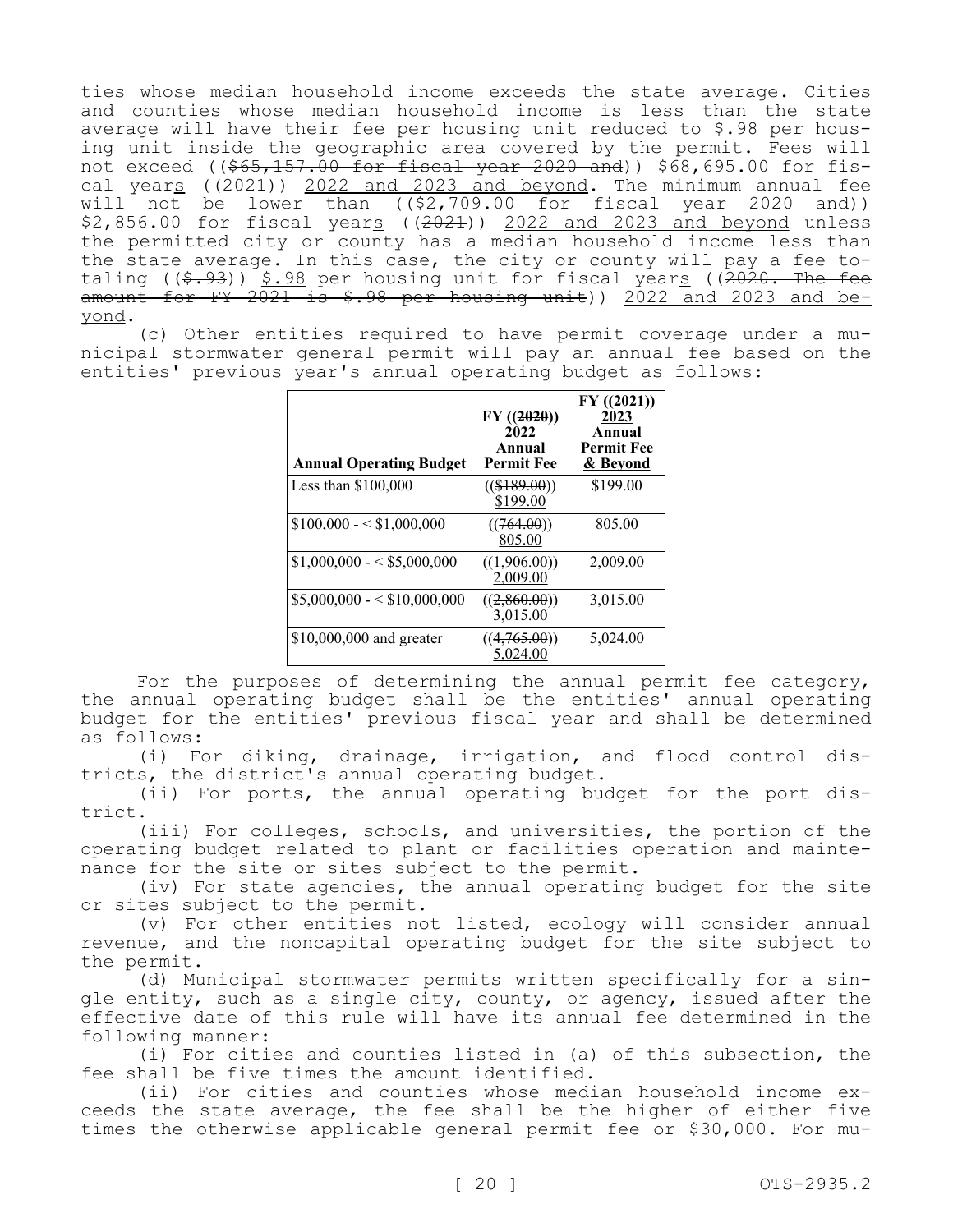nicipalities whose median household income is less than the state average, the fee shall be the higher of 2.5 times the otherwise applicable general permit fee or \$15,000.

(iii) For entities that would otherwise be covered under a municipal stormwater general permit as determined in (c) of this subsection, the fiscal years  $(2020)$ ) 2022 and 2023 annual fee and beyond for a permit written for a specific entity is  $($   $\frac{13}{7}$  554.00. For fiscal  $\frac{1}{100}$   $\frac{1}{2021}$ , the annual fee is)) \$14,290.00.

(e) Ecology will assess a single permit fee for entities which apply only as copermittees or coapplicants. The permit fee shall be equal to the highest single permit fee which would have been assessed if the copermittees had applied separately.

AMENDATORY SECTION (Amending WSR 19-14-040, filed 6/26/19, effective 7/27/19)

**WAC 173-224-050 Permit fee computation and payments.** (1) The department shall charge permit fees based on the permit fee schedule contained in WAC 173-224-040. The department may charge fees at the beginning of the fiscal year to which they apply. The department shall notify permit holders of fee charges by sending an invoice to the permittee on record. The department must receive permit fee payments within forty-five days after the department sends a billing statement. The department may elect to bill permit holders a prorated portion of the annual fee on a monthly, quarterly, or other periodic basis.

(2) Permit fee computation shall begin on the first day of each fiscal year. In the case of facilities or activities not previously covered by permits, fee computation begins on the permit issuance date. In the case of applicants for state waste discharge permits who are deemed to have a temporary permit under RCW 90.48.200, computation shall begin on the sixty-first day after the department accepts a completed application. In the case of NPDES permit holders who submit a new, updated permit application containing information that could change their assigned permit fee, computation and permit fee category reassignment begins upon the date the department accepts the application. Any facility that obtains permit coverage but fails to operate will still be obligated to pay the annual permit fee assessment until the department terminates permit coverage. Permits terminated during the fiscal year will pay the annual fee assessment regardless of the permit termination date.

(3) Permit fees for sand and gravel general permit holders are assessed as in subsection (2) of this section and:

(a) Nonoperating sites. A facility conducting mining, screening, washing and/or crushing activities excluding portable rock crushing operations is considered nonoperating for fee purposes if they are conducting these activities for less than ninety cumulative days during a calendar year. A facility producing no asphalt and/or concrete during the calendar year is also considered nonoperating for fee purposes.

(b) Nonoperating sites that become active for only concrete and/or asphalt production are assessed a prorated fee for the actual time inactive. For the actual time a concrete and/or asphalt facility is active excluding asphalt portable batch plants and concrete porta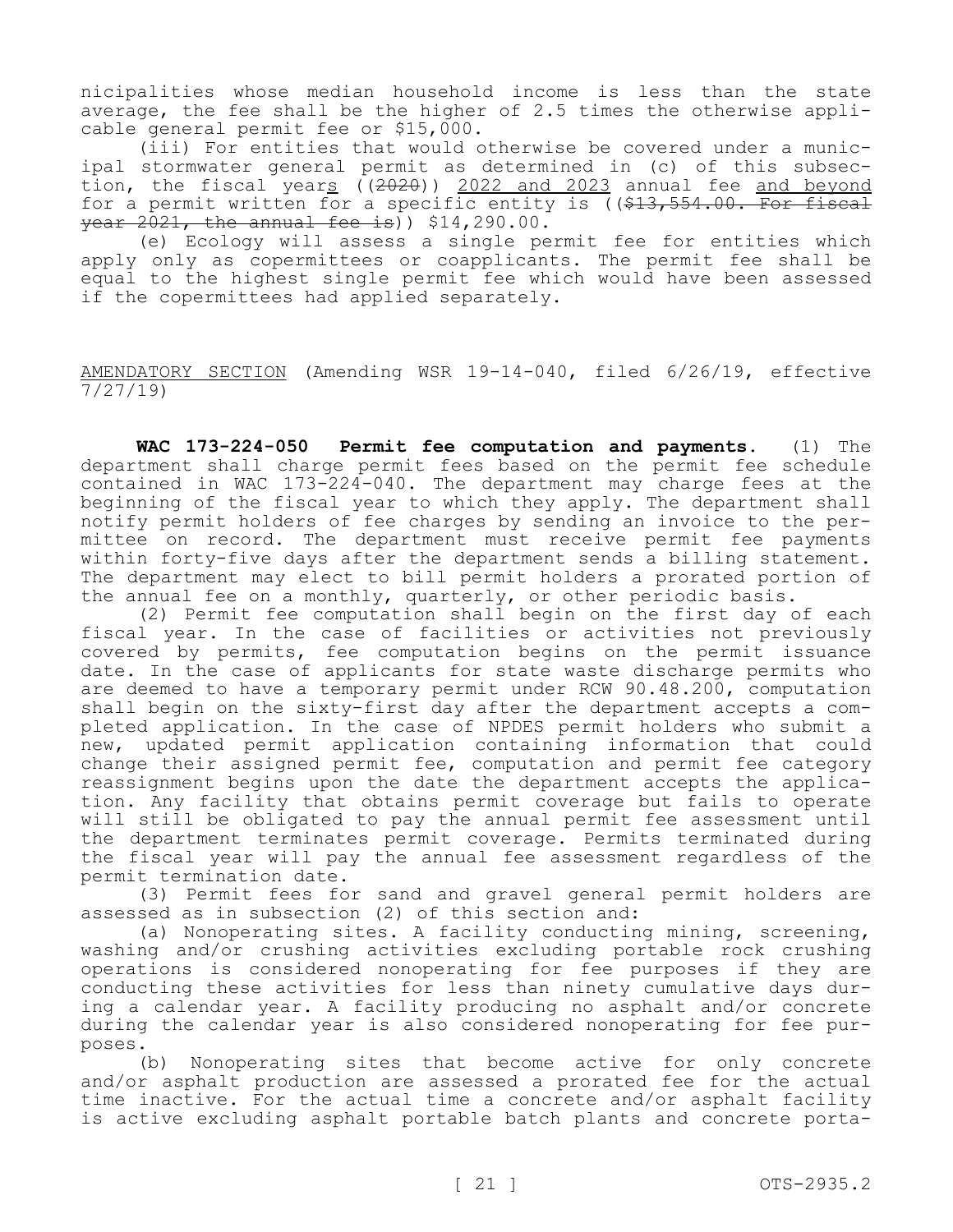ble batch plants, fees are based on total production of concrete and/or asphalt.

(c) Fees for continuously active sites that produce concrete and/or asphalt excluding asphalt portable batch plants and concrete portable batch plants, are based on the previous calendar year production totals. Existing facilities must provide the department with the production totals for concrete and/or asphalt produced during the previous calendar year. New facilities with no historical asphalt and/or concrete production data will have their first year fee based on the production levels reported on the application for coverage under the National Pollutant Discharge Elimination System and State Waste Discharge Permit for Process Water, Stormwater, and Mine Dewatering Water Discharges Associated with Sand and Gravel Operations, Rock Quarries and Similar Mining Facilities including Stockpiles of Mined Materials, Concrete Batch Operations and Asphalt Batch Operations general permit.

(4) Fees for fruit packer general permit holders are assessed as in subsection (2) of this section and are computed based on the three previous calendar years production totals. Existing facilities must provide the department with the production totals in the manner described in WAC 173-224-040 (2)(c). New facilities with no historical production data will have their first year fee based on the estimated production level for that year. The second year fee is determined based on the actual production during the first year. Fee calculation for subsequent years will be based on the average production values of previous years.

(5) Facilities with construction and industrial stormwater general permit coverage will have their annual permit fees begin on the permit issuance date.

(6) Permit fee accrual will continue until the permit has been terminated by the department regardless if the activity covered under the permit has already ceased.

(7) Facilities with an existing NPDES and/or state wastewater discharge permit who also have obtained industrial and/or construction stormwater general permit coverage shall only pay an annual fee based on the permit with the highest permit fee category assessment.

(8) Computation of fees shall end on June 30th, the last day of the state's fiscal year regardless of the permit termination date.

(9) The applicable permit fee shall be paid using ecology's online payment software or by check or money order payable to the "Department of Ecology" and mailed to the Water Quality Permit Fee Program, P.O. Box 47611, Olympia, Washington 98504-7611.

(10) In the event a check is returned due to insufficient funds, the department shall consider the permit fee to be unpaid.

(11) Delinquent accounts. Permit holders are considered delinquent in the payment of fees if the fees are not received by the first invoice billing due date. Delinquent accounts are processed in the following manner:

(a) Municipal and government entities shall be notified by regular mail that they have forty-five days to bring the delinquent account up-to-date. Accounts that remain delinquent after forty-five days may receive a permit revocation letter for nonpayment of fees.

(b) Nonmunicipal or nongovernment permit holders shall be notified by the department by regular mail that they have forty-five days to bring the delinquent account up-to-date. Accounts that remain delinquent after forty-five days may be turned over for collection. In addition to the amount owed, the collection agent ( $(\overline{\text{width}})$ ) may add a ((surcharge totaling twenty percent of)) fee to the delinquent amount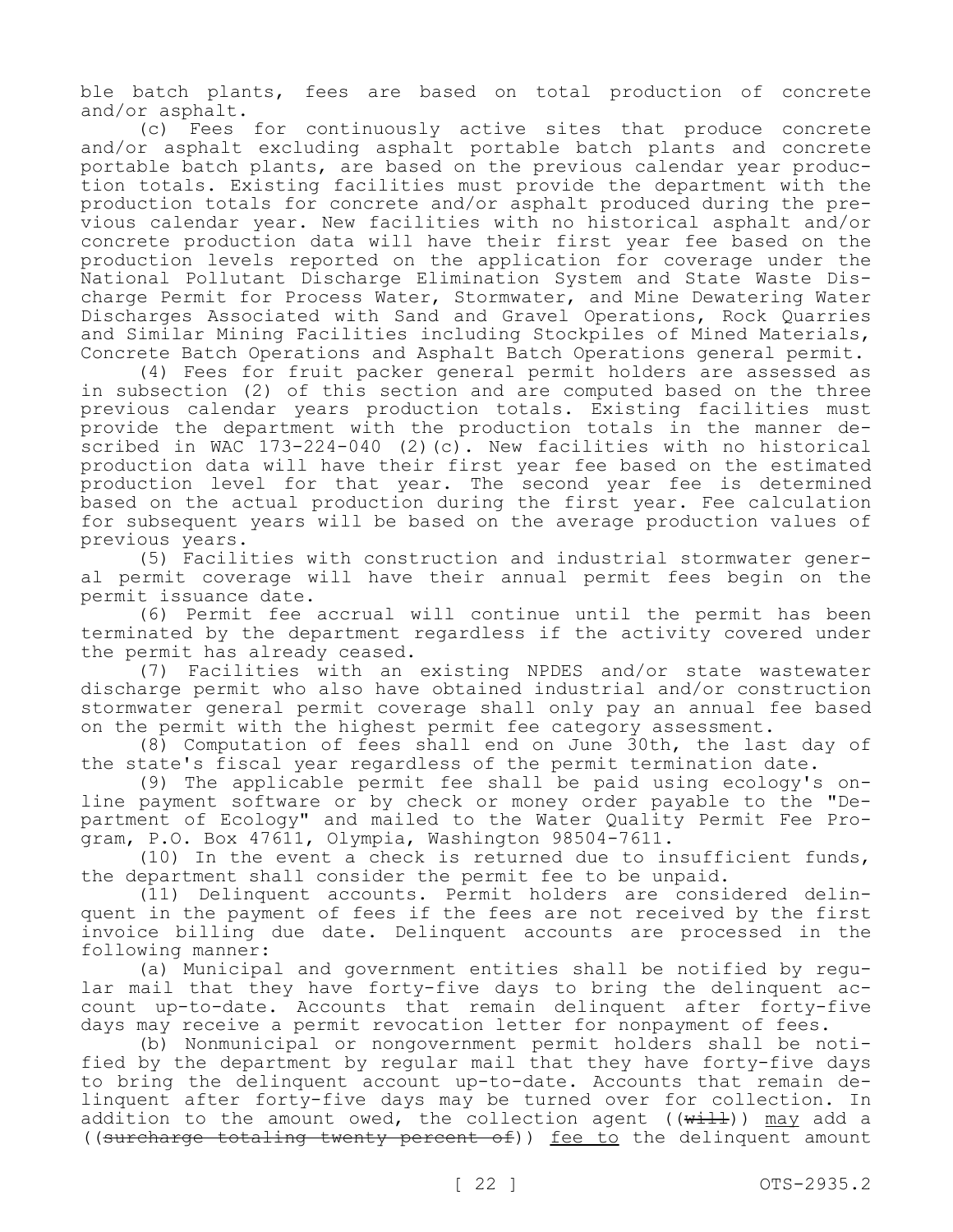owed as authorized by RCW 19.16.500. ((The surcharge is to recover the costs for collection.)) If the collection agency fails to recover the delinquent fees after twelve months, the permit holder may receive a permit revocation letter for nonpayment of fees.

AMENDATORY SECTION (Amending WSR 89-12-027 and 90-07-015, filed 5/31/89 and 3/13/90, effective 4/13/90)

**WAC 173-224-080 Transfer of ((ownership or control)) permit coverage.** ((The department shall charge permit fees from the permit holder on record with the department.)) In the event that ((ownership or control of a permitted facility or activity)) a permit is transferred, ((it shall not be the responsibility of the department to transfer funds between a new and previous permit holder, and)) the department shall not refund <u>permit</u> fee<u>s</u> ((<del>charges prospectively in the event</del> <del>of a transfer</del>)). Fees paid by a previous permit holder shall be ((deemed)) applied to ( $\overline{(\text{satisty})}$ ) the corresponding fee payment requirements of a new permit holder. Unpaid permit fees owed by a previous permit holder are the liability of a new permit holder. Agreements between a new and previous permit holder are not binding on the department.

AMENDATORY SECTION (Amending WSR 19-14-040, filed 6/26/19, effective 7/27/19)

**WAC 173-224-090 Permit fee reductions.** With the exception of facilities covered under the construction and industrial stormwater general permits who are not eligible to apply for a fee reduction, any business required to pay a fee may receive a reduction of its permit fee.

(1) Market research and development.

(a) To qualify for the fee reduction, the operation under permit must be:

(i) A research facility with the primary purpose of researching market viability for products and/or processes that reduce or eliminate wastewater pollutants or wastewater pollutant generating activity;

(ii) Covered under an individual permit issued within the past three fiscal years;

(iii) Assessed a fee under an established fee category, excluding facility not otherwise classified.

(b) To receive a fee reduction, the permit holder must submit an application in a manner prescribed by the department demonstrating that the conditions in (a) of this subsection are met. The application shall bear a certification of correctness and be signed:

(i) In the case of a corporation, by an authorized corporate officer;

(ii) In the case of a limited partnership, by an authorized general partner;

(iii) In the case of a general partnership, by an authorized partner;